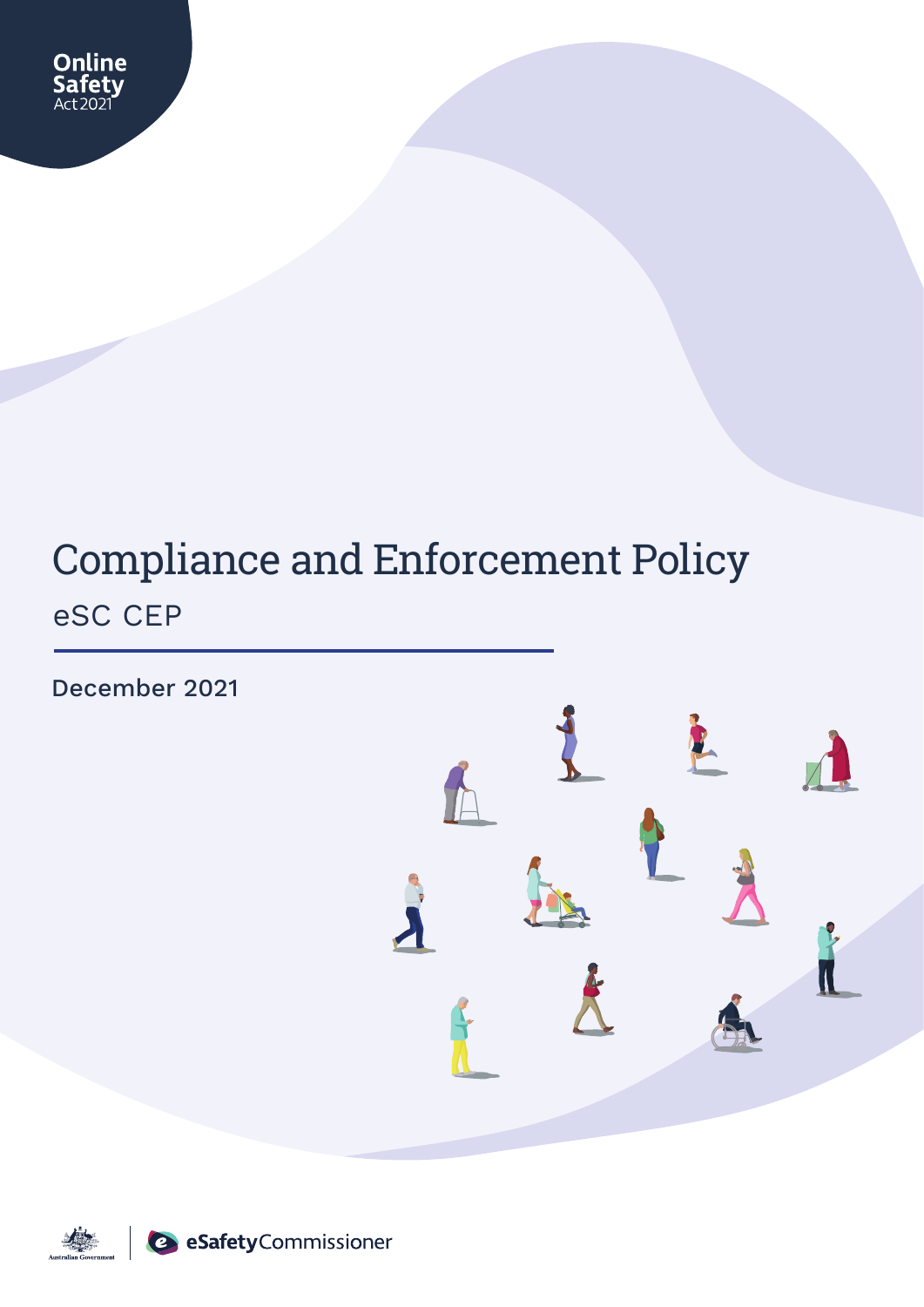## **Contents**

| <b>Overview</b>                                                                                | 3  |
|------------------------------------------------------------------------------------------------|----|
| Outline of eSafety's compliance and enforcement powers                                         | 3  |
| Considerations eSafety takes into account when determining compliance or<br>enforcement action | 6  |
| <b>Compliance options</b>                                                                      | 9  |
| Informal approaches                                                                            | 9  |
| Removal notices                                                                                | 9  |
| What is a removal notice?                                                                      | 9  |
| When can a removal notice be issued?                                                           | 10 |
| Review rights                                                                                  | 10 |
| What are the consequences of a removal notice?                                                 | 10 |
| Scheme-specific information                                                                    | 11 |
| Service provider notifications                                                                 | 11 |
| What is a service provider notification?                                                       | 11 |
| What are the consequences of a service provider notification?                                  | 12 |
| <b>Enforcement powers</b>                                                                      | 12 |
| Formal warnings                                                                                | 12 |
| What is a formal warning?                                                                      | 12 |
| When can a formal warning be issued?                                                           | 12 |
| What are the consequences of not complying with a formal warning?                              | 13 |
| Enforceable undertakings                                                                       | 13 |
| What is an enforceable undertaking?                                                            | 13 |
| When can an undertaking be accepted?                                                           | 13 |
| What does an enforceable undertaking contain?                                                  | 13 |
| What are the consequences of an enforceable undertaking?                                       | 14 |
| Can an enforceable undertaking be varied or cancelled?                                         | 14 |
| Injunctions                                                                                    | 14 |
| What is an injunction?                                                                         | 14 |
| When can eSafety apply for an injunction?                                                      | 15 |
| What are the consequences of an injunction?                                                    | 15 |
| Can an injunction be discharged or varied?                                                     | 15 |
| Infringement notices                                                                           | 15 |
| What is an infringement notice?                                                                | 15 |
| Who can give an infringement notice?                                                           | 15 |

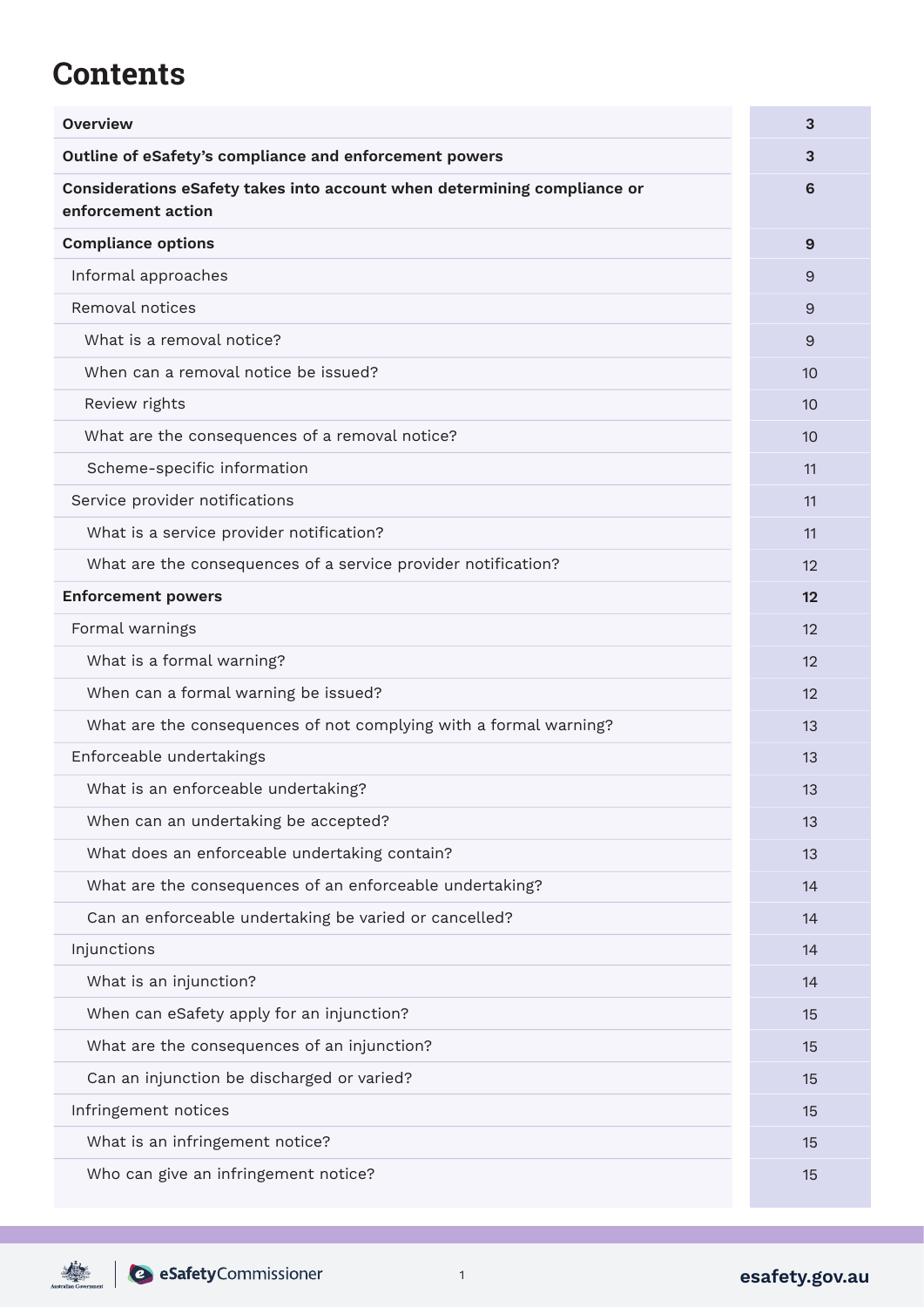| When can an infringement notice be given?                                              | 15 |
|----------------------------------------------------------------------------------------|----|
| What does an infringement notice need to contain?                                      | 16 |
| Amount payable under the infringement notices                                          | 16 |
| What are the consequences of an infringement notice?                                   | 17 |
| Can the recipient of an infringement notice seek to have it withdrawn?                 | 17 |
| Civil penalty orders                                                                   | 18 |
| What is a civil penalty order?                                                         | 18 |
| Who can apply for a civil penalty order?                                               | 18 |
| When can the Commissioner apply for a civil penalty order?                             | 18 |
| What are the consequences of a civil penalty order?                                    | 18 |
| Can a civil penalty order be appealed?                                                 | 18 |
| Referral of matter to law enforcement                                                  | 19 |
| General investigative powers                                                           | 20 |
| Part 13 - information gathering powers                                                 | 20 |
| Penalties for failure to comply with the requirements of Part 13                       | 20 |
| Part 14 - compulsory examination and document production powers                        | 21 |
| Procedures                                                                             | 21 |
| Penalties for failure to comply with the requirements of Part 14                       | 22 |
| Attachment A: Compliance and Enforcement Options Available<br>to eSafety under the Act | 23 |

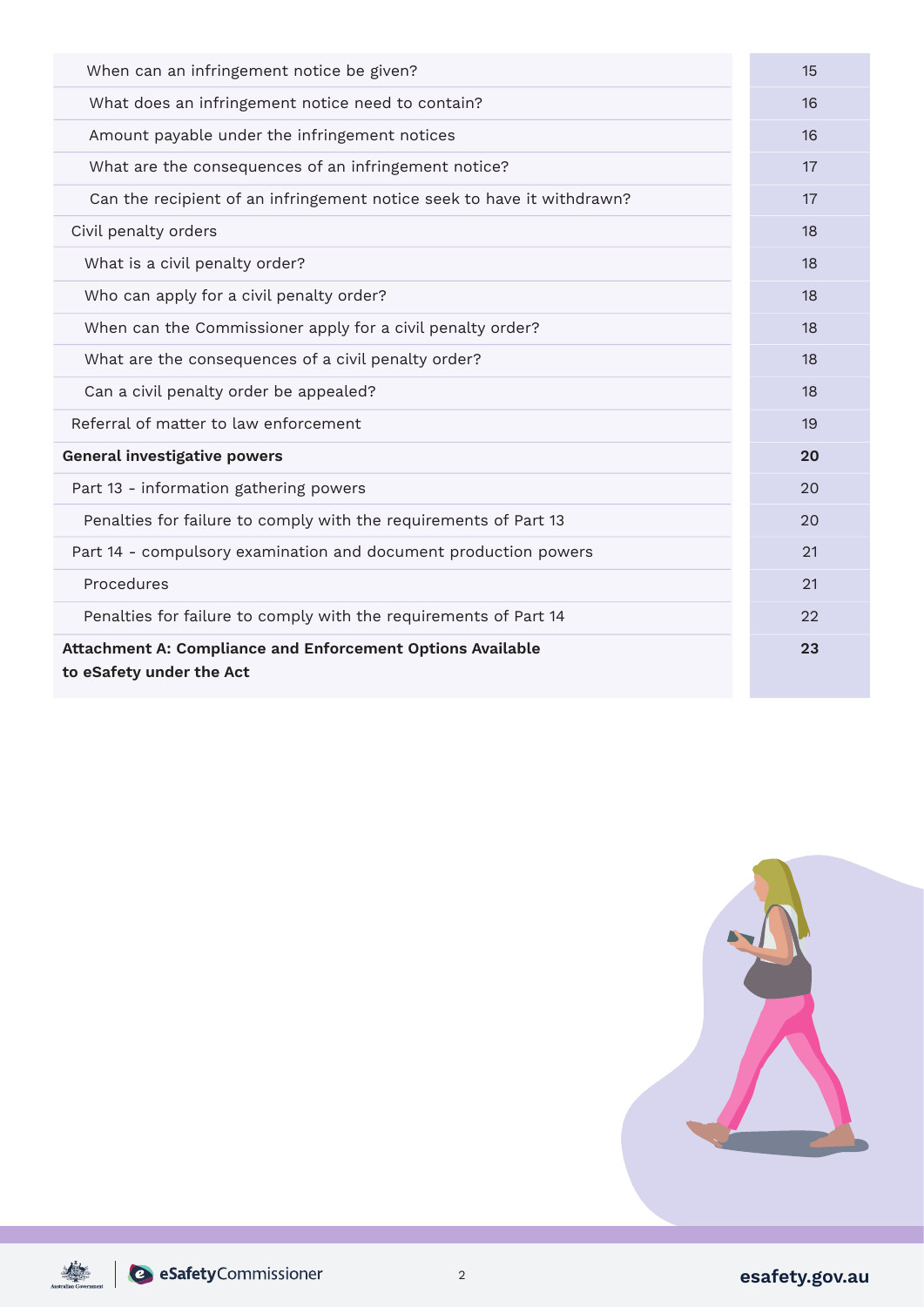## **Overview**

The eSafety Commissioner (eSafety) was established as an independent statutory officeholder in 2015. In June 2021, the Australian Government enacted new legislation, the Online Safety Act 2021 (Cth) (the Act), the objects of which are to improve and promote online safety for Australians. The Act gives eSafety improved powers to help protect all Australians from the most serious forms of online harm. The Act takes effect on 23 January 2022.

This Compliance and Enforcement Policy (Policy) explains the powers available to eSafety to encourage and enforce compliance with the Act. These powers come from both the Act and the Regulatory Powers (Standard Provisions) Act 2014 (Cth) (Regulatory Powers Act).

This Policy also sets out factors that eSafety may take into account prior to using any of our powers under the Act.

eSafety is committed to empowering all Australians to have a safer, more positive experience online.

## **Outline of eSafety's compliance and enforcement powers**

This Policy summarises the compliance powers available to eSafety across the Cyberbullying, Image-Based Abuse, Adult Cyber Abuse and Online Content Schemes set out in Parts 5-7 and Part 9 of the Act (together, the Schemes). **[Table 1](#page-4-0)** sets out an overview of each of the four Schemes and provides links to Scheme specific regulatory guidance.

The compliance actions available to eSafety across the four Schemes include:

- **1. informally approaching online service providers and users of those online services (end-users)**
- **2. issuing a Service Provider Notification**
- **3. issuing a Removal Notice.**

In addition, other compliance actions are available to eSafety which are addressed in more detail in separate Scheme specific regulatory guidance documents.

This Policy also deals with circumstances where a provision of the Act has been breached and enforcement action is required. There are a number of options available to eSafety.<sup>1</sup> They include:

- **1. issuing a formal warning**
- **2. issuing an infringement notice**
- **3. accepting an enforceable undertaking**
- **4. seeking a court-ordered injunction**
- **5. seeking court-ordered civil penalties.**

Each of these compliance and enforcement actions are described in more detail in this Policy.

1 The enforcement options available for each provision of the Act are set out in **[Attachment A](#page-23-0)**.

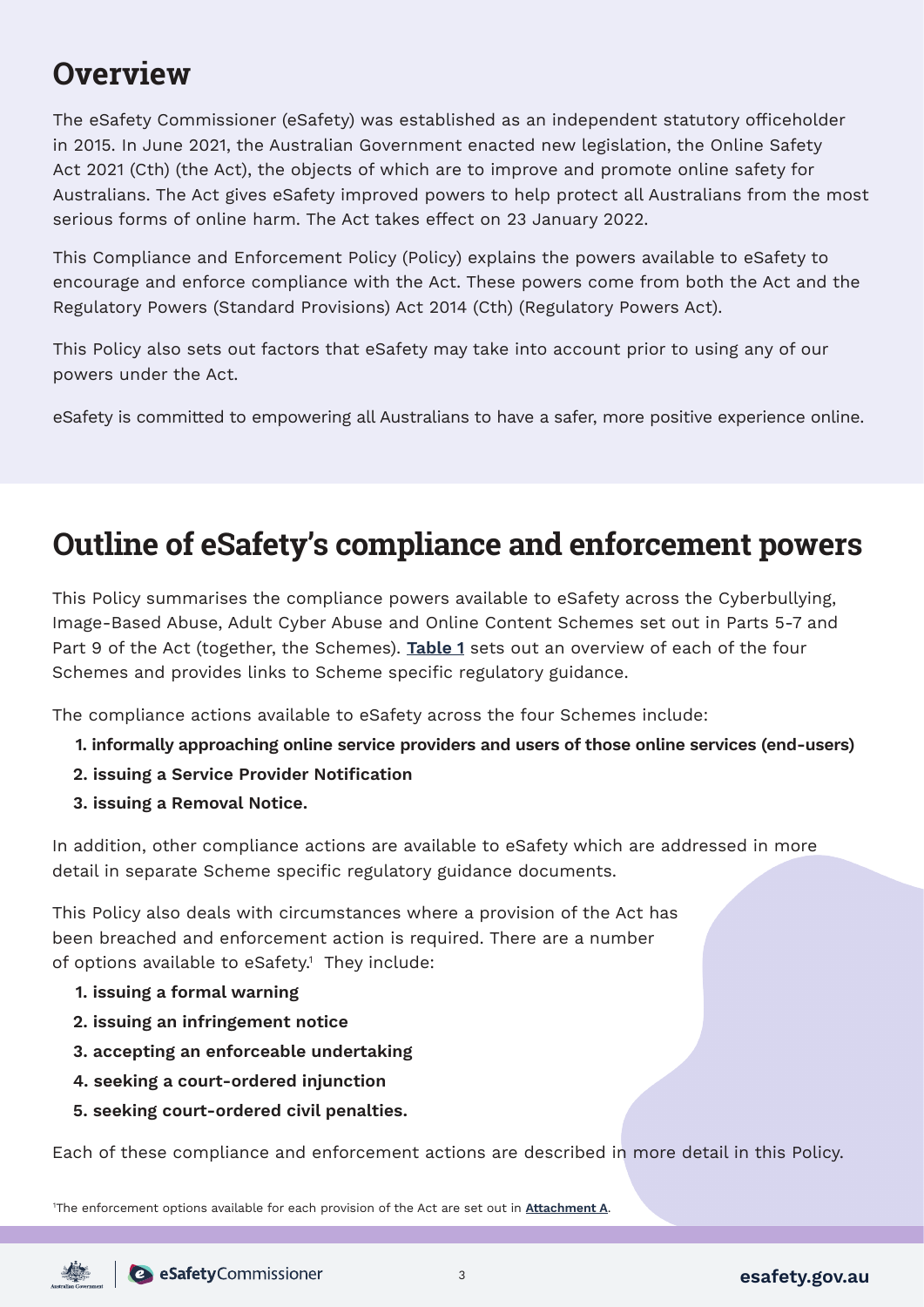<span id="page-4-0"></span>In addition to the four Schemes, Part 4 of the Act articulates the Basic Online Safety Expectations, Part 8 of the Act sets out eSafety's powers to combat material which depicts abhorrent violent conduct and Part 9 contains provisions dealing with industry codes, standards and service provider determinations. These parts of the Act will be addressed in their own regulatory guidance documents and are summarised as follows:

- The Basic Online Safety Expectations encourage the prevention of online harms by online service providers by setting out the Australian government's expectations for online safety and enabling the Minister to, by legislative instrument, specify particular expectations for social media services, relevant electronic services and designated internet services.<sup>2</sup> The Act also empowers eSafety to require an online service provider to report on their compliance with the Basic Online Safety Expectations. 3
- Part 8 of the Act is intended to protect the Australian community by preventing the viral online distribution of terrorist material and extreme violent material. eSafety may request or require an internet service provider to block access to material that promotes, incites, instructs or depicts abhorrent violent conduct.
- In addition to a complaint and removal scheme for illegal and restricted online content (referred to in the Act as class 1 and class 2 material), Part 9 of the Act provides a framework for guiding the creation of industry codes by bodies and associations that represent sections of the online industry. It also empowers eSafety to make industry standards if appropriate codes are not registered and to make service provider determinations that regulate certain online service providers if required. The rules set out in a determination are known as 'service provider rules'. Industry codes, standards and service provider rules are are enforceable in the following ways:
	- Members of the public can make complaints to eSafety if an industry code or standard has been breached. A breach of a direction to comply with an industry code or breach of a standard is a civil penalty provision
	- Members of the public can make complaints to eSafety if a service provider rule has been breached. A breach of a service provider rule is also a civil penalty provision.
	- eSafety is empowered to give directions aimed at ensuring an online service provider does not or will not breach a service provider rule. Failure to comply with such a direction is also a civil penalty provision.

| <b>Part 5</b> - Cyberbullying<br>Scheme                                                                                                        | Part 6 - Image-Based<br>Abuse Scheme                                                                                            | Part 7 - Adult Cyber<br>Abuse Scheme                                                                                                                                          | Part 9 - Online Content<br>Scheme                                                                                                                                                                                                                                                                        |
|------------------------------------------------------------------------------------------------------------------------------------------------|---------------------------------------------------------------------------------------------------------------------------------|-------------------------------------------------------------------------------------------------------------------------------------------------------------------------------|----------------------------------------------------------------------------------------------------------------------------------------------------------------------------------------------------------------------------------------------------------------------------------------------------------|
| What is it?                                                                                                                                    |                                                                                                                                 |                                                                                                                                                                               |                                                                                                                                                                                                                                                                                                          |
| This Scheme focuses on<br>cyberbullying of Australian<br>children across the range of<br>online services where under<br>18s are spending time. | This Scheme aims to<br>help rapidly remove<br>intimate images that<br>are shared without the<br>consent of the person<br>shown. | This Scheme aims<br>to address material<br>targeted at Australian<br>adults which is both<br>intended to cause<br>serious harm and is<br>menacing, harassing or<br>offensive. | This Scheme aims to<br>address the posting of<br>illegal and restricted<br>online content (referred<br>to in the Act as class 1<br>and class 2 material),<br>such as child abuse<br>material or pro-terror<br>content, as well as<br>minimising children's<br>exposure to age-<br>inappropriate content. |

#### **Table 1: eSafety Complaint and Removal Schemes**

<sup>2</sup>Online Safety Act 2021 (Cth), Part 4. <sup>3</sup>Online Safety Act 2021 (Cth), ss 49, 52, 56, 59.

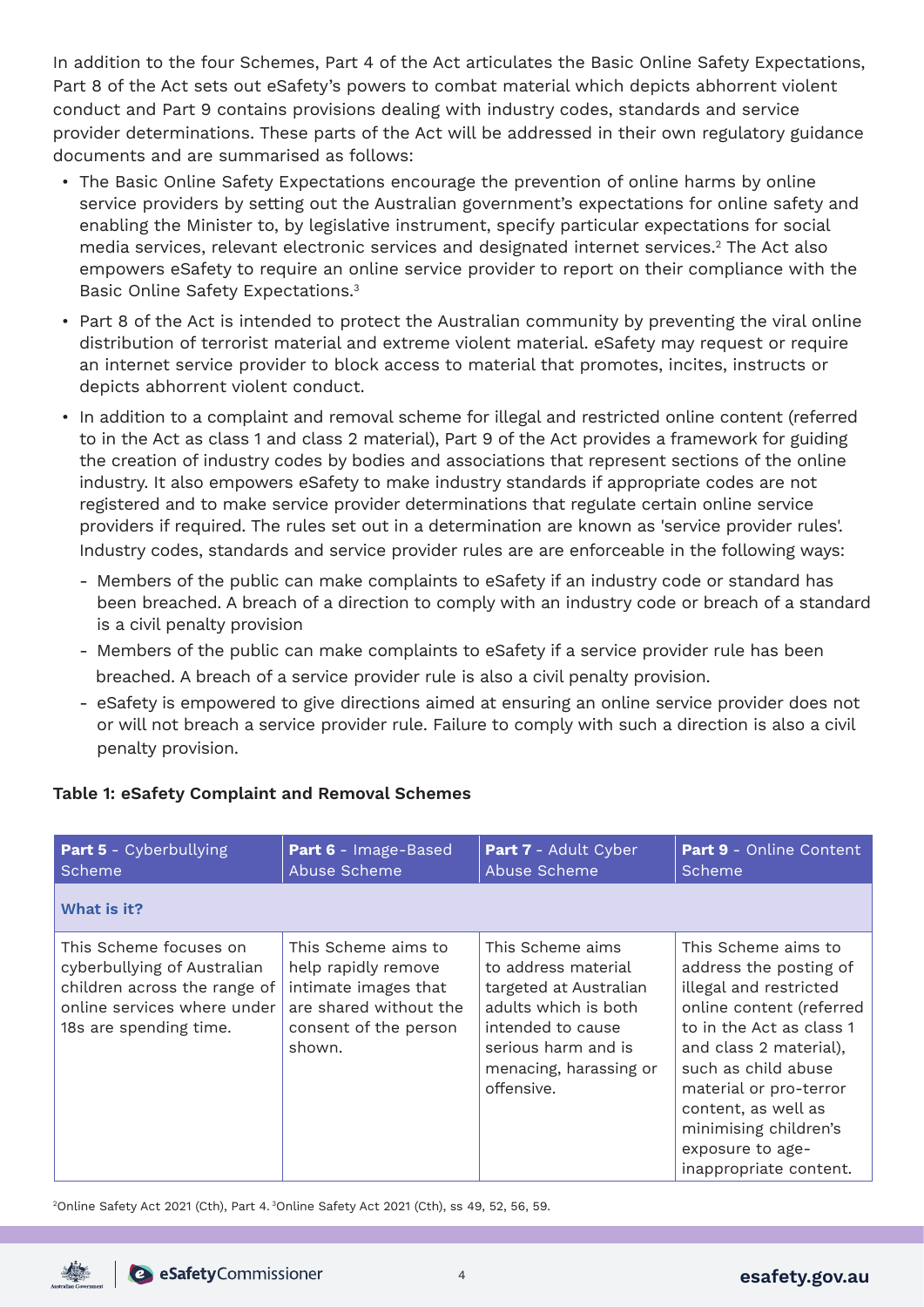| <b>Part 5</b> - Cyberbullying<br>Scheme                                                                                                                                                                                                                                                                                                                                                                                                                                                                                                                                                                                                                                                                              | <b>Part 6</b> - Image-Based<br>Abuse Scheme                                                                                                                                                                                                                                                                                                                                                                                                                                             | <b>Part 7</b> - Adult Cyber<br>Abuse Scheme                                                                                                                                                                                                                                                                                                                                                                                                       | <b>Part 9 -</b> Online Content<br>Scheme                                                                                                                                                                                                                                                                                                                                                                                                    |
|----------------------------------------------------------------------------------------------------------------------------------------------------------------------------------------------------------------------------------------------------------------------------------------------------------------------------------------------------------------------------------------------------------------------------------------------------------------------------------------------------------------------------------------------------------------------------------------------------------------------------------------------------------------------------------------------------------------------|-----------------------------------------------------------------------------------------------------------------------------------------------------------------------------------------------------------------------------------------------------------------------------------------------------------------------------------------------------------------------------------------------------------------------------------------------------------------------------------------|---------------------------------------------------------------------------------------------------------------------------------------------------------------------------------------------------------------------------------------------------------------------------------------------------------------------------------------------------------------------------------------------------------------------------------------------------|---------------------------------------------------------------------------------------------------------------------------------------------------------------------------------------------------------------------------------------------------------------------------------------------------------------------------------------------------------------------------------------------------------------------------------------------|
| Who can make a compaint?                                                                                                                                                                                                                                                                                                                                                                                                                                                                                                                                                                                                                                                                                             |                                                                                                                                                                                                                                                                                                                                                                                                                                                                                         |                                                                                                                                                                                                                                                                                                                                                                                                                                                   |                                                                                                                                                                                                                                                                                                                                                                                                                                             |
| An Australian child who<br>has reason to believe they<br>were or are the target of<br>cyberbullying material<br>(s 30(1) of the Act).<br>Or a responsible person<br>who has reason to believe<br>that cyberbullying material<br>was or is targeted at an<br>Australian child and<br>they are the child's<br>parent or guardian or<br>authorised by the child<br>to make the complaint<br>$(s 30(2)$ of the Act).<br>Or an Australian adult<br>who has reason to believe<br>that, when they were a<br>child, they were a target of<br>cyberbullying material<br>(so long as the complaint is<br>made within a reasonable<br>time and within 6 months<br>after the person reached 18<br>years) (s $30(3)$ of the Act). | A person <sup>4</sup> depicted in<br>an intimate image who<br>has reason to believe s<br>75 of the Act <sup>5</sup> has been<br>contravened (s $32(1)-(2)$<br>of the Act).<br>Or a person authorised<br>on behalf of the person<br>shown in the intimate<br>image. This includes<br>parents or guardians of<br>children who have not<br>reached 16 years and<br>parents or guardians<br>of a person who is<br>incapable of managing<br>their own affairs<br>$(s 32(3)-(5)$ of the Act). | An Australian adult who<br>has reason to believe<br>that they were or are<br>the target of adult cyber<br>abuse material (s 36(1)<br>of the Act).<br>Or a responsible person<br>who has reason to<br>believe that adult cyber<br>abuse material was<br>or is targeted at an<br>Australian adult and<br>has been authorised to<br>make the complaint on<br>behalf of the adult<br>$(s 36(2)$ of the Act).                                          | A person who has<br>reason to believe that<br>Australians can access<br>class 1 and certain class<br>2 material through an<br>online service provider <sup>6</sup><br>(s 38(1) of the Act).<br>Or a person who has<br>reason to believe<br>that Australians can<br>access certain class<br>27 material through an<br>online service provider<br>and that access is not<br>subject to a restricted<br>access system (s 38(2)<br>of the Act). |
| <b>Complaints process</b>                                                                                                                                                                                                                                                                                                                                                                                                                                                                                                                                                                                                                                                                                            |                                                                                                                                                                                                                                                                                                                                                                                                                                                                                         |                                                                                                                                                                                                                                                                                                                                                                                                                                                   |                                                                                                                                                                                                                                                                                                                                                                                                                                             |
| Complaints can be made<br>in relation to cyberbullying.<br>If the complainant wants<br>eSafety to give a removal<br>notice, the complaint<br>must be accompanied<br>by evidence that shows<br>the complainant has<br>complained to the relevant<br>online service provider<br>already. eSafety cannot issue<br>a removal notice until at<br>least 48 hours have passed<br>since this complaint (ss<br>30(4), 65 and 66 of the Act).                                                                                                                                                                                                                                                                                  | Complaints can be<br>made about non-<br>consensual posting (or<br>threats of posting) of<br>intimate images<br>(s 32 of the Act).<br>Objection notices can<br>be given for intimate<br>images including where<br>the images were initially<br>posted with consent<br>(s 33 of the Act).                                                                                                                                                                                                 | Complaints can be<br>made in relation to adult<br>cyber abuse material. If<br>the complainant wants<br>eSafety to give a removal<br>notice, the complaint<br>must be accompanied<br>by evidence that shows<br>the complainant has<br>already complained<br>to the online service<br>provider. eSafety cannot<br>issue a removal notice<br>until at least 48 hours<br>have passed since this<br>complaint (ss 36(3), 88,<br>89 and 90 of the Act). | Complaints can be<br>made in relation to class<br>1 and class 2 material<br>(s 38 of the Act).<br>eSafety can conduct,<br>on our own initiative<br>or in response to a<br>complaint under s<br>38, investigations it<br>considers desirable<br>(s 42 of the Act).                                                                                                                                                                           |

4Either the person depicted or the person who is posting or threatening to post the intimate image must be ordinarily resident in Australia. 5Section 75 of the Act prohibits posting or threatening to post an intimate image without the consent of the person shown in the images. 6Class 1 material is defined in s 106 of the Act and class 2 material is defined in s 107 of the Act. <sup>7</sup> Material that is or would likely be classified as R18+ or Category 1 restricted.

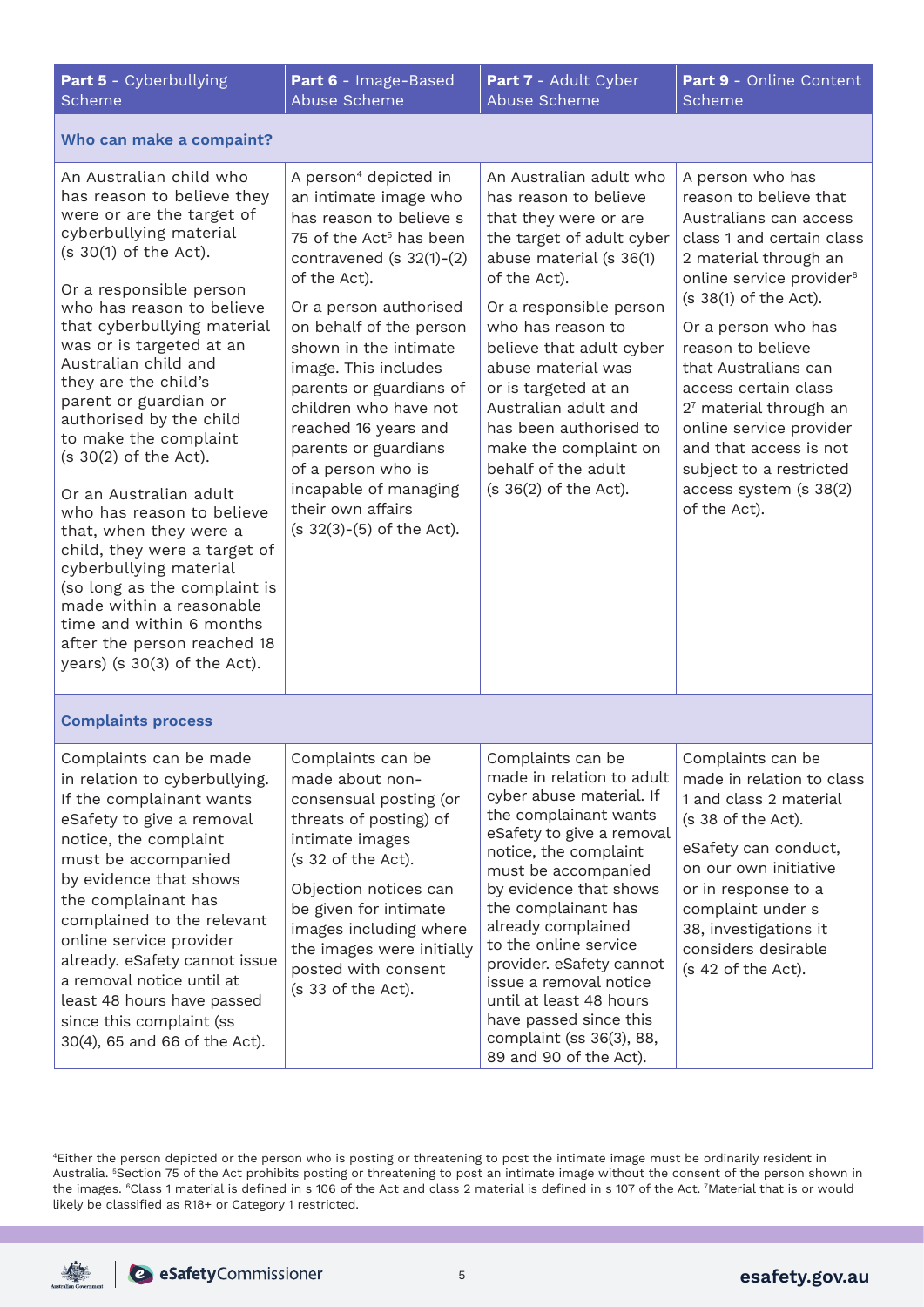<span id="page-6-0"></span>

| Part 5 - Cyberbullying<br>Scheme                                                                                                                      | Part 6 - Image-Based<br>Abuse Scheme                                                                                                                 | Part 7 - Adult Cyber<br>Abuse Scheme                                                                   | Part 9 - Online Content<br>Scheme                                                                                                                                                                                                                                                       |  |  |
|-------------------------------------------------------------------------------------------------------------------------------------------------------|------------------------------------------------------------------------------------------------------------------------------------------------------|--------------------------------------------------------------------------------------------------------|-----------------------------------------------------------------------------------------------------------------------------------------------------------------------------------------------------------------------------------------------------------------------------------------|--|--|
| <b>Compliance options available</b>                                                                                                                   |                                                                                                                                                      |                                                                                                        |                                                                                                                                                                                                                                                                                         |  |  |
| • Service provider<br>notifications<br>(s 73 of the Act)<br>• Removal notices<br>(ss 65 and 66 of the Act)<br>• End-user notices<br>(s 70 of the Act) | • Service provider<br>notifications<br>(s 85 of the Act)<br>• Removal notices<br>(ss 77-79 of the Act)<br>• Remedial directions<br>(s 83 of the Act) | · Service provider<br>notifications<br>(s 93 of the Act)<br>• Removal notices<br>(ss 88-90 of the Act) | · Service provider<br>notifications (ss 113A,<br>118A, 123A of the Act)<br>• Removal notices (ss<br>109, 110, 114, 115, of<br>the Act)<br>• Remedial notices<br>(ss 119-120 of the Act)<br>• Link deletion notices<br>(s 124 of the Act)<br>• App removal notices<br>(s 128 of the Act) |  |  |
| <b>Enforcement options</b>                                                                                                                            |                                                                                                                                                      |                                                                                                        |                                                                                                                                                                                                                                                                                         |  |  |
| See Attachment A                                                                                                                                      |                                                                                                                                                      |                                                                                                        |                                                                                                                                                                                                                                                                                         |  |  |
| Scheme-specific regulatory guidance                                                                                                                   |                                                                                                                                                      |                                                                                                        |                                                                                                                                                                                                                                                                                         |  |  |
| <b>Cyberbullying Scheme</b><br><b>Regulatory Guidance</b>                                                                                             | <b>Image-Based Abuse</b><br><b>Scheme Regulatory</b><br><b>Guidance</b>                                                                              | <b>Adult Cyber Abuse</b><br><b>Scheme Regulatory</b><br><b>Guidance</b>                                | <b>Online Content Scheme</b><br><b>Regulatory Guidance</b>                                                                                                                                                                                                                              |  |  |

## **Considerations eSafety takes into account when determining compliance or enforcement action**

eSafety takes a graduated approach, where appropriate, to compliance and enforcement that strives to balance the protection of Australians with ensuring no undue burden is imposed on online service providers and individuals. eSafety's starting point when determining what initial action to take is that informal or less intrusive action is preferred, if appropriate in the circumstances and likely to achieve the desired regulatory result. The types of decisions that eSafety makes in exercising our compliance and enforcement functions include:

- whether it is appropriate or desirable to exercise our discretion to take no action
- whether to commence an investigation
- whether compliance or enforcement action is appropriate in the circumstances
- what is the most effective way to facilitate the removal of harmful material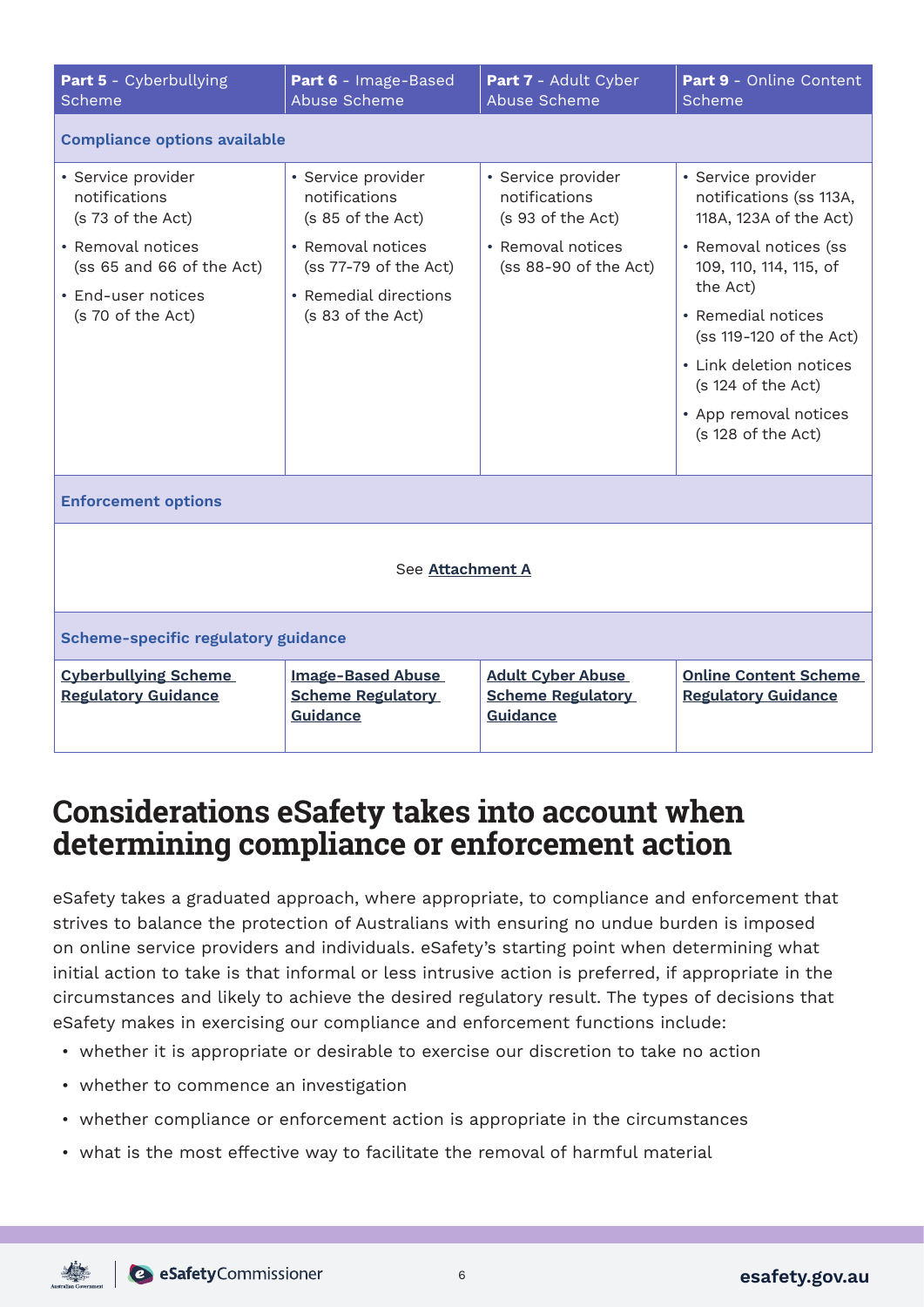- whether to direct regulatory action towards an individual responsible for harmful material or conduct
- what, if any, investigative and/or information gathering powers should be used and how
- whether extending the time for compliance with a notice, direction or similar action under the Act (for example the 24 hour period to comply with a removal notice) is appropriate.

The action eSafety takes will always depend on the facts and the circumstances of each case. Relevant factors that might be considered include:

- the best interests and preferences of the person targeted by harmful material or conduct, including any safety concerns and any potential risks to the person targeted
- the nature, context and content of the relevant material and the severity of its impact and harm
- the need to alleviate harm as quickly as possible, including the risk of potential harm or further harm from allowing the post to remain online (for example, a post doxing a person and including an allegation of criminality potentially creates a more imminent and serious risk of harm to that person than a post that only alleges criminality but contains no personal information)
- the number of posts and the extent of distribution of any material
- the supporting evidence available or able to be obtained
- the circumstances of the person targeted by the material, including age and any indicators of vulnerability
- the extent to which any informal avenues may be available or suitable to address the situation, and whether such approaches have been successful in similar circumstances
- the educative or deterrent effect of taking certain action
- whether the identity and contact details of relevant entities or persons required to take the action are known or can be established
- the likelihood that action will result in compliance
- whether the intended subject of the regulatory action has been the subject of prior compliance or enforcement action, and the outcome of that action
- whether the conduct is the subject of a police investigation or other process and, if so, any effect that the proposed action may have on this investigation or process
- any potential risk of undermining public confidence in eSafety to perform the required functions under the Act
- the extent to which any conduct represents a broader systemic issue
- the burden on the person who will be the subject of regulatory action
- the public interest (including any educational merit) in the material remaining available
- the extent to which the material is or should be protected by s 233 of the Act<sup>8</sup> or under the concept of free speech generally
- any other factors that eSafety considers to be of relevance.

<sup>8</sup>Section 233 of the Act provides that the Act does not apply to the extent, if any, that it would infringe any constitutional doctrine of implied freedom of political communication.

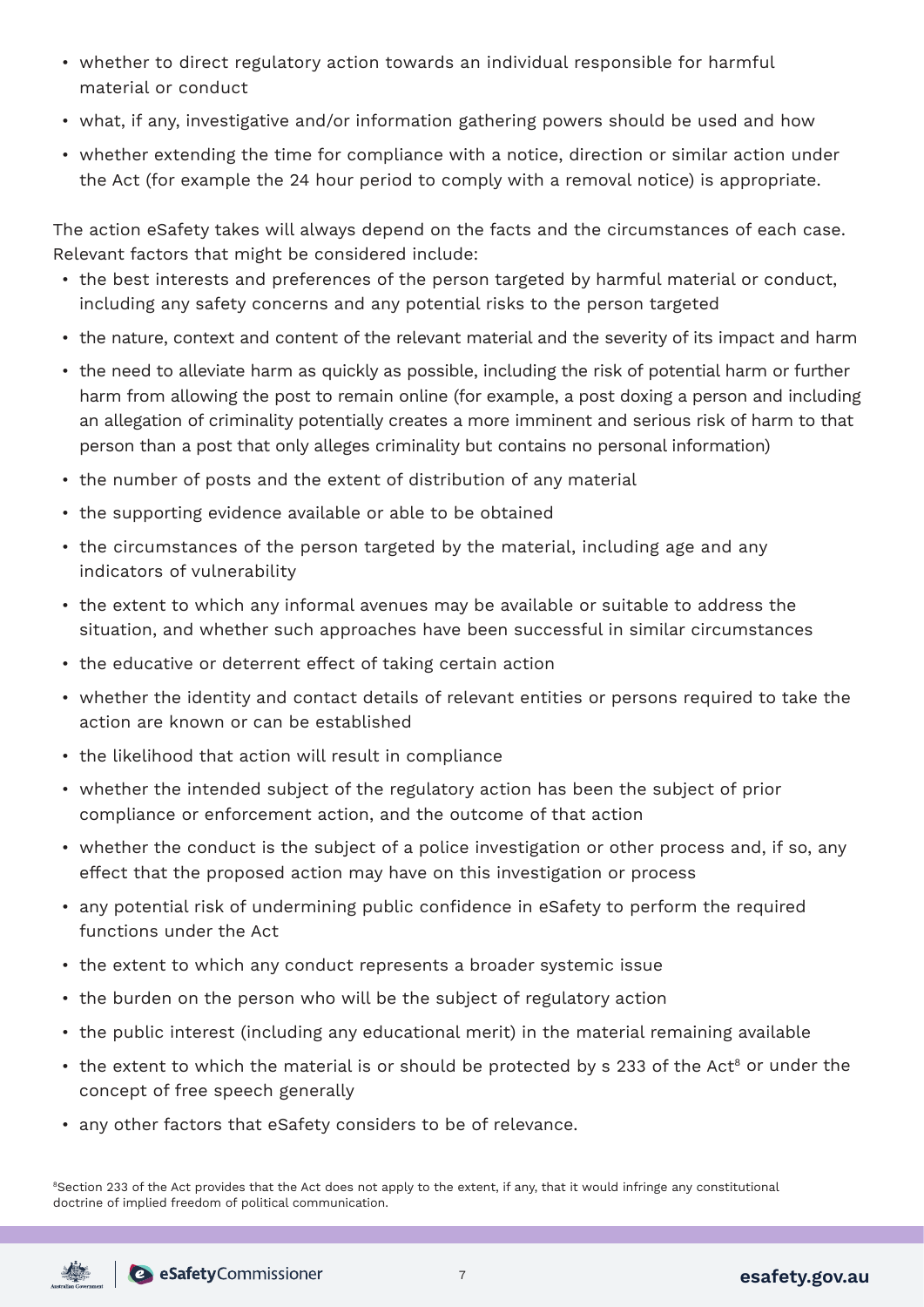In addition, in determining whether to take compliance or enforcement action against an **end-user**, eSafety may also consider:

- whether eSafety can establish and verify the identity and contact details of the end-user
- the circumstances of the end-user, such as age, any indicators of vulnerability and level of support required to respond to compliance or enforcement action
- if the end-user is a child, the desire for compliance or enforcement action against that child to be the least severe option that is available and appropriate in the circumstances
- the relationship between the end-user and the person targeted by the material, and any safety concerns or other issues or risks that might arise if action is taken against the end-user
- whether the posting of the material was part of a broader course of conduct on the part of the end-user
- whether the conduct was deliberate, reckless or inadvertent
- whether the end-user has taken any action in an attempt to mitigate or address the detriment to the person targeted by the material
- whether the matter can be resolved more quickly or easily by taking action through an online service provider
- any other factors that eSafety considers to be of relevance.

In addition, in determining whether to take compliance or enforcement action against the **online service provider**, eSafety may also consider:

- whether eSafety is able to establish and verify the identity and contact details of the online service provider required to take the action
- the methods of contact that are available to eSafety, and the suitability of those methods for the proposed action
- whether the online service provider was aware of the material
- whether there is other material available on the service which breaches the Act
- the size, maturity and capability of the online service provider
- whether the service or online service provider solicits such material or otherwise promotes it
- whether the service or online service provider obtains financial or other benefits as a result of such material
- the responsiveness and level of cooperation of the online service provider in relation to any prior compliance or enforcement action
- any other factors that eSafety considers to be of relevance.

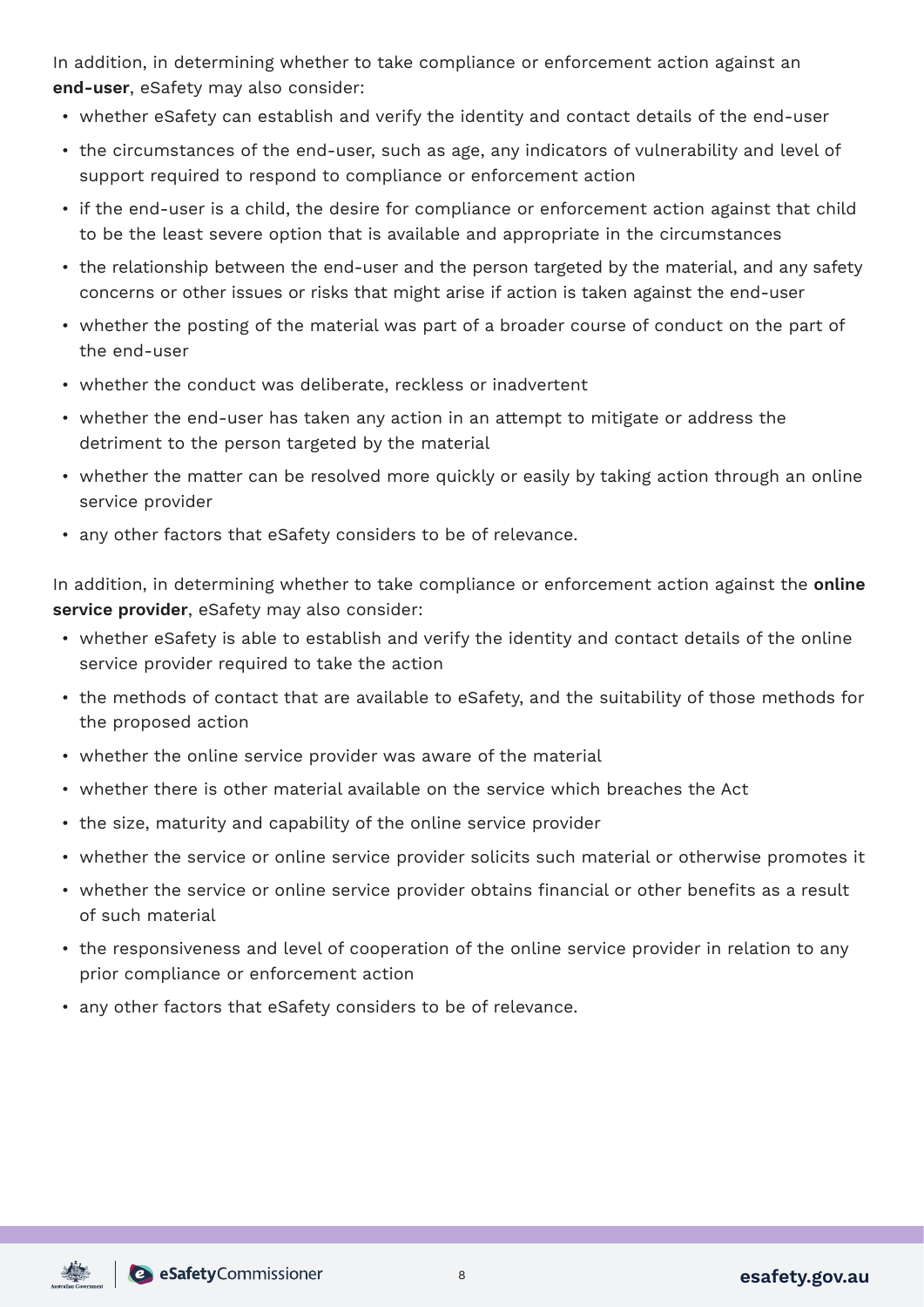## **Compliance options**

## **Informal approaches**

eSafety will consider taking informal compliance action where appropriate.

While the Schemes give eSafety powers to seek the removal of material using formal notices, we will usually seek to approach the relevant online service provider or end-users informally in the first instance. This generally results in faster removal of material, compared to formal methods. In turn, this can provide a better outcome for our complainants.

However, eSafety will not hesitate to use our formal powers when we consider it appropriate.

For example, if an online service provider has a history of not responding to our informal removal requests or there are other factors that suggest the online service provider is unlikely to respond to an informal removal request, we may decide to issue a removal notice without first approaching them informally for removal.

eSafety is aware that some online service providers and end-users may prefer to receive a formal notice to qualify for certain protections set out under s 221 of the Act. If this is the case, eSafety's preference is that this be made clear in any response to an informal request so we can assess the appropriateness of formal action as quickly as possible.

## **Removal notices**

#### **What is a removal notice?**

A removal notice is a written notice requiring the removal of specified material.

A removal notice may be issued to an individual end-user<sup>9</sup> (except in the Online Content Scheme<sup>10</sup> and the Cyberbullying Scheme<sup>11</sup>) or to the provider of a social media service, relevant electronic service, designated internet service or hosting service provider (in all of the Schemes).<sup>12</sup>

Generally, a removal notice requires the recipient to take all reasonable steps to remove material<sup>13</sup> notified by eSafety. A failure to do so is a breach of a civil penalty provision.<sup>14</sup>

9Online Safety Act 2021 (Cth), ss 70, 78 and 89. <sup>10</sup>Under the Online Content Scheme, unique notices can also be issued to the provider of an internet search engine service (Online Safety Act 2021 (Cth), ss 128-131) or app distribution service (Online Safety Act 2021 (Cth), ss 124-127) in certain circumstances. 11The Cyberbullying Scheme contains a unique end-user notice which can require a recipient to take action over and above removal, s 70 Online Safety Act 2021 (Cth). <sup>12</sup>Online Safety Act 2021 (Cth), ss 65, 66, 77, 79, 88, 90, 109, 110, 114, 115.<br><sup>13</sup>Except for s 65 of the Act, under which a removal notice includes an ab requirement to take reasonable steps to do so). 14Online Safety Act 2021 (Cth), ss 67, 80, 91, 111, 116.

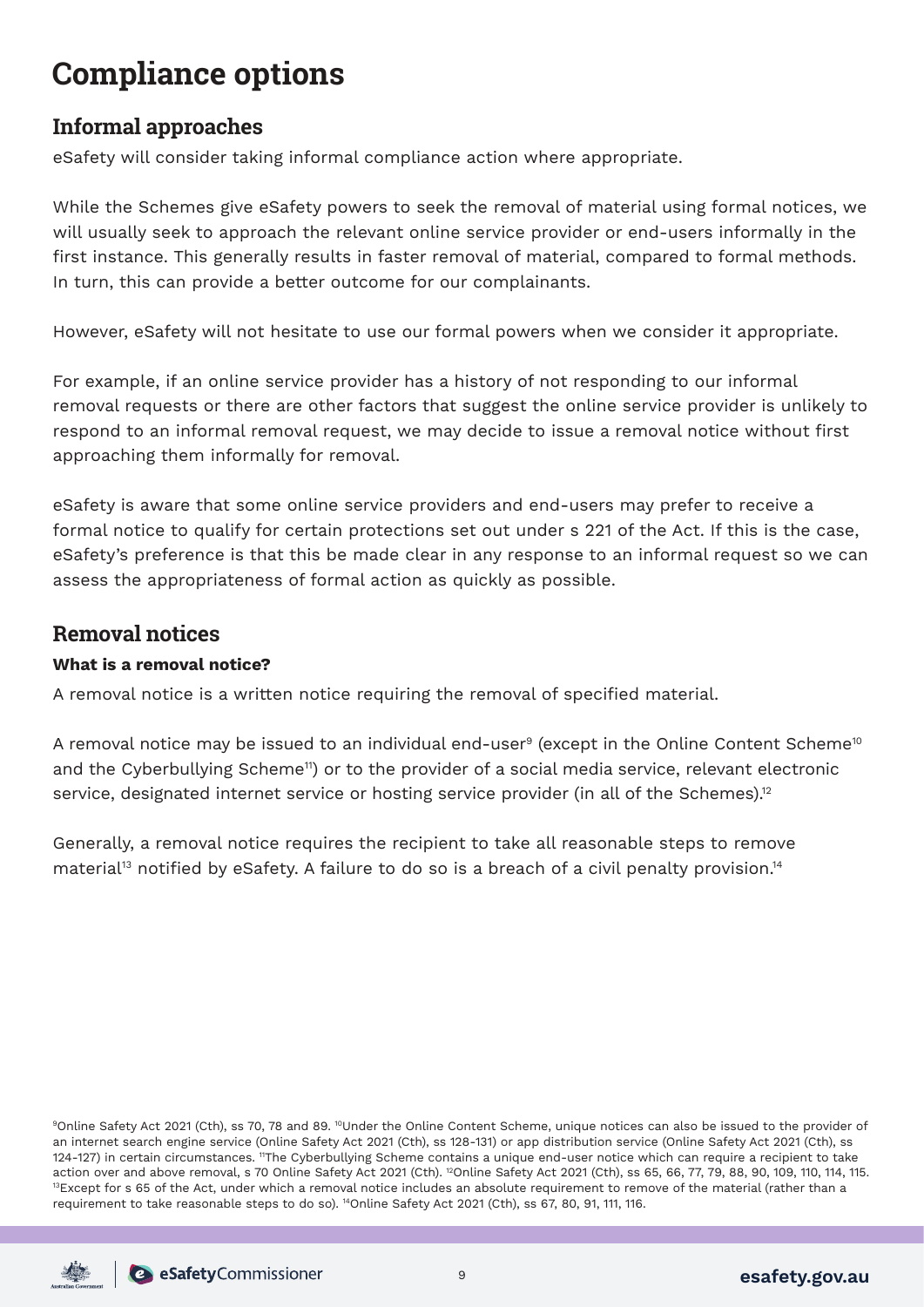#### **When can a removal notice be issued?**

Under the Act, eSafety may issue a removal notice in any of the following circumstances:

- **• Cyberbullying Scheme:** for the removal of cyberbullying material targeting an Australian child, where a valid complaint has been made to eSafety.
- **• Image-Based Abuse Scheme**: for the removal of an intimate image shared without the consent of the person shown where:
	- a valid complaint has been made to eSafety, or
	- a valid objection notice has been given to eSafety.
- **• Adult Cyber Abuse Scheme**: for the removal of adult cyber abuse material targeting an Australian adult, where a valid complaint has been made to eSafety.
- **Online Content Scheme**: for the removal of illegal or restricted online content.<sup>15</sup> where a valid complaint has been made to eSafety or eSafety has commenced an investigation on our own motion.

A removal notice must identify the relevant material in a way that is sufficient to enable the online service provider or end-user to comply with the notice. This may include eSafety providing URLs, screen shots or time stamps.

In all cases, the recipient of the removal notice must endeavour to remove the material within 24 hours after the notice is given.<sup>16</sup>

eSafety has the discretion to consider an extension of the 24-hour removal period. The Act does not provide any limits on what eSafety may consider when providing an extension, although eSafety will be guided by the factors set out at **[Page 6](#page-6-0)**.

The Act does not set a time limit within which eSafety must issue a removal notice.

#### **Review rights**

eSafety's decision to issue a removal notice is subject to internal review by eSafety and external Administrative Appeal Tribunal (AAT) merits review.17

If eSafety refuses to issue a removal notice following a valid complaint, this decision is also subject to internal review and AAT merits review (this does not apply in relation to the Online Content Scheme).<sup>18</sup>

#### **What are the consequences of a removal notice?**

A recipient must comply with a removal notice to the extent that the person is capable of doing so.19

<sup>15</sup>Material which is classified or likely to be classified X18+ or Category 2 restricted. <sup>16</sup>See e.g. Online Safety Act 2021 (Cth), s 65(1)(g)(i). <sup>17</sup>Online Safety Act 2021 (Cth), ss 220, 220A. <sup>18</sup>Online Safety Act 2021 (Cth), ss 220, 220A. <sup>19</sup>See Online Safety Act 2021 (Cth), ss 67, 80, 91, 111, 116.

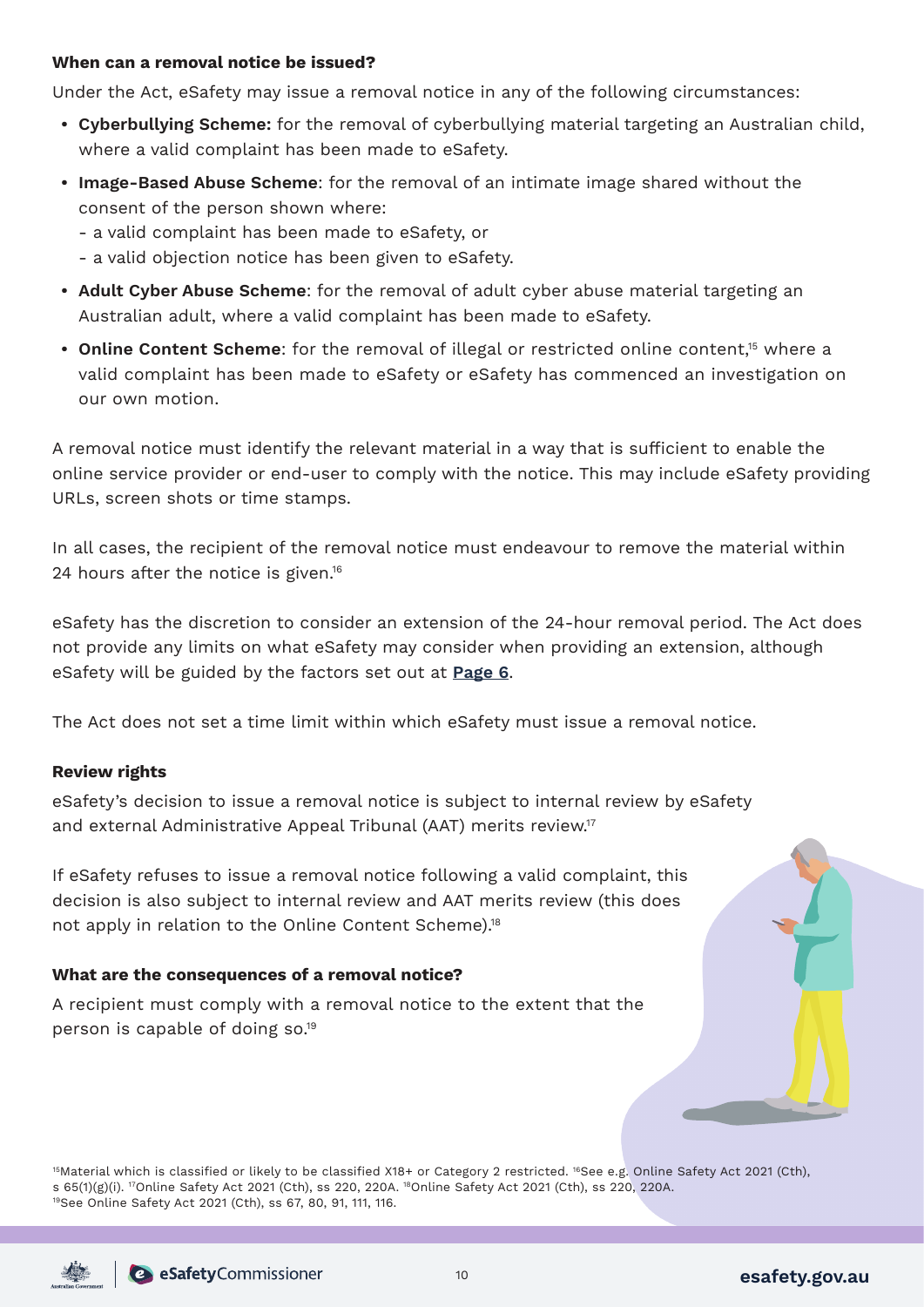Where a person fails to comply with a removal notice, eSafety may:

- issue a formal warning
- issue an infringement notice
- accept and enforce undertakings to ensure compliance with a removal notice
- seek a court-ordered injunction
- seek a court-ordered civil penalty order.

#### **Scheme-specific information**

For more information about how removal notices are used in the context of each Scheme, please see the following regulatory guidance:

- **[Cyberbullying Scheme Regulatory Guidance](https://www.esafety.gov.au/about-us/who-we-are/regulatory-schemes#cyberbullying-scheme)**
- **[Image-Based Abuse Scheme Guidance](https://www.esafety.gov.au/about-us/who-we-are/regulatory-schemes#image-based-abuse-scheme)**
- **[Adult Cyber Abuse Scheme Guidance](https://www.esafety.gov.au/about-us/who-we-are/regulatory-schemes#more-information)**
- **[Online Content Scheme Guidance](https://www.esafety.gov.au/about-us/who-we-are/regulatory-schemes#more-information)**

## **Service provider notifications**

#### **What is a service provider notification?**

A service provider notification is a statement prepared by eSafety which is given to the provider of an online service and in some circumstances may be published on eSafety's website. Service provider notifications are intended to be used as a flexible compliance measure, to alert an online service provider to certain material available on their service.

These notifications can be used in the following circumstances:

**1.** If eSafety is satisfied that certain material in relation to which a complaint has been made (or an objection notice has been given) to eSafety is available on a service, eSafety may (with the consent of the complainant) alert the service by written notice.20 This option is available for material falling within the Cyberbullying, Image-Based Abuse and Adult Cyber Abuse Schemes.

**2.** If eSafety is satisfied that there were two or more occasions during the previous 12 months on which certain material (the subject of the four Schemes) is, or was, available on a provider's service in breach of the service's terms of use, eSafety may provide a statement to this effect to the online service provider. eSafety is also empowered to publish the statement on our website.<sup>21</sup> This option is available under all four Schemes. eSafety will generally look to give an online service provider a chance to comment (and take action) before the need to publish these statements arises.

The second type of service provider notifications will be used to encourage online service providers to comply with the Act in order to avoid negative publicity (sometimes referred to as 'name and shame' powers).

The Act does not impose any time limits within which eSafety must issue a service provider notification.

<sup>20</sup>Online Safety Act 2021 (Cth), ss 73(1), 85(1), 93(1). <sup>21</sup>Online Safety Act 2021 (Cth), ss 73(2), 85(2), 93(2), 113A, 118A, 123A.

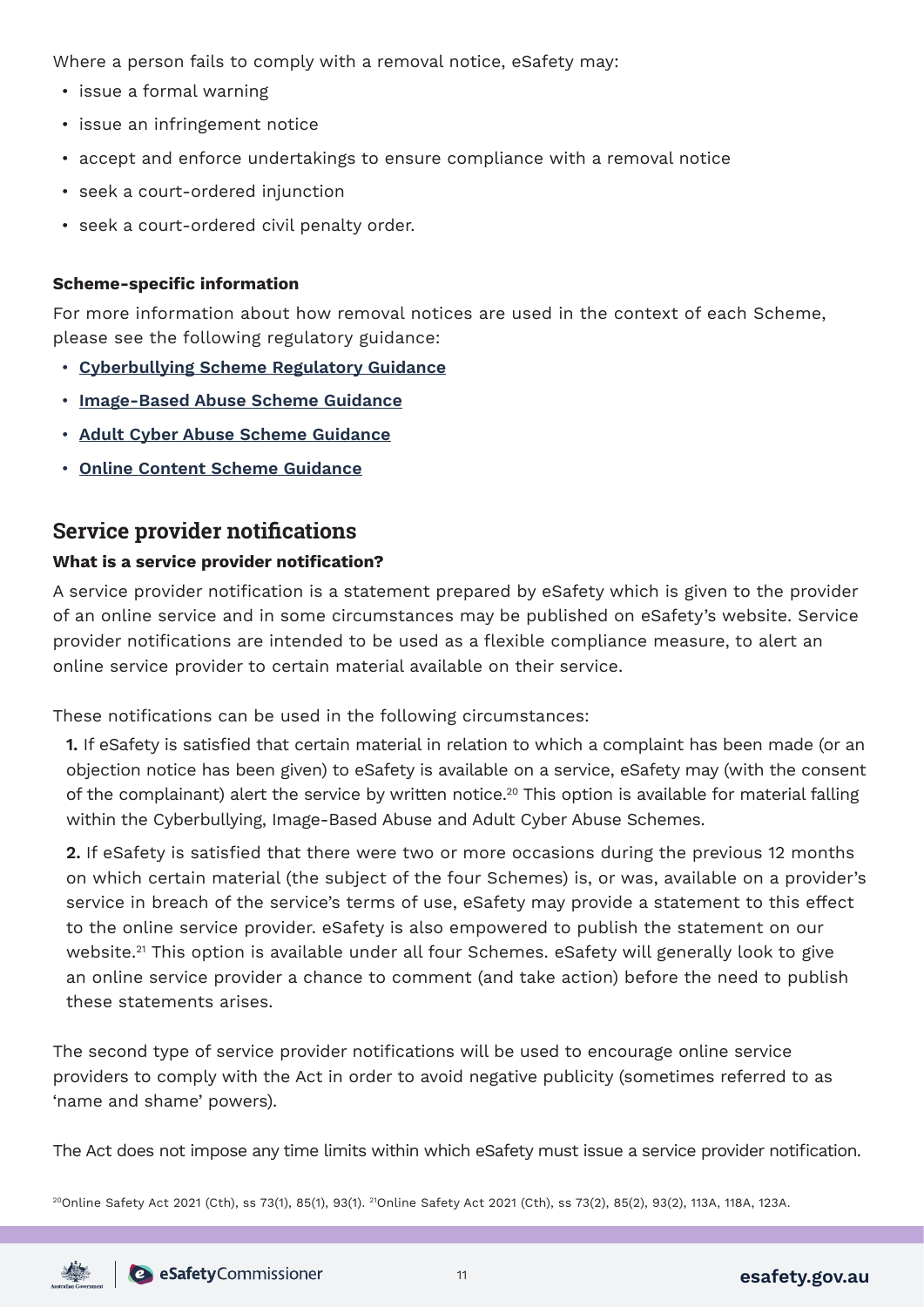#### **What are the consequences of a service provider notification?**

A failure to take action after receiving a service provider notification does not attract any penalties or give rise to other enforcement options. However, eSafety expects that an online service provider would cooperate with the notification and remove the content without the need for eSafety to resort to more formal action.

In addition, eSafety will take into account an online service provider's response to a service provider notification when considering what steps to take, both in respect of the immediate circumstances and in the future in relation to material on that service.

## **Enforcement powers**

The following powers are available once a specific provision has been breached. See **[Attachment A](#page-23-0)** for a list of all the relevant provisions under the Act and which enforcement options apply.

## **Formal warnings**

#### **What is a formal warning?**

A formal warning is used to place an end-user or online service provider on notice where they have breached a civil penalty provision or otherwise failed to comply with certain provisions under the Act.<sup>22</sup> In addition, formal warnings can be issued for a breach of a provision of an industry code or standard registered under the Act, $23$  or where eSafety is satisfied that the provider has breached a service provider rule that applies to them.<sup>24</sup> A formal warning can also signal that stronger enforcement action may be taken if the breach is not rectified or there are further breaches.

Formal warnings were included in the various Schemes under the Act in order to provide eSafety with an educative mechanism for addressing non-compliance.

In line with eSafety's graduated and proportionate approach to enforcement, eSafety considers that a formal warning may be appropriate where there are no aggravating features involved in a matter. eSafety may also rely on formal warnings when dealing with breaches of the Act by minors.

Further, there may be instances where it is appropriate to issue a formal warning in matters involving more significant and serious conduct because the recipient of the warning is young, has other indicators of vulnerability, has indicated some form of remorse, or is assisting eSafety's investigation.

#### **When can a formal warning be issued?**

eSafety may issue a formal warning whenever an end-user or online service provider contravenes certain provisions of the Act as set out in **[Attachment A](#page-23-0)**.

<sup>22</sup>Online Safety Act 2021 (Cth), ss 51, 54, 58, 61, 68, 72, 76, 81, 84, 92, 112, 117, 122, 126, 130. <sup>23</sup>Online Safety Act 2021 (Cth), ss 144, 147.<br><sup>24</sup>Online Safety Act 2021 (Cth), s 155.

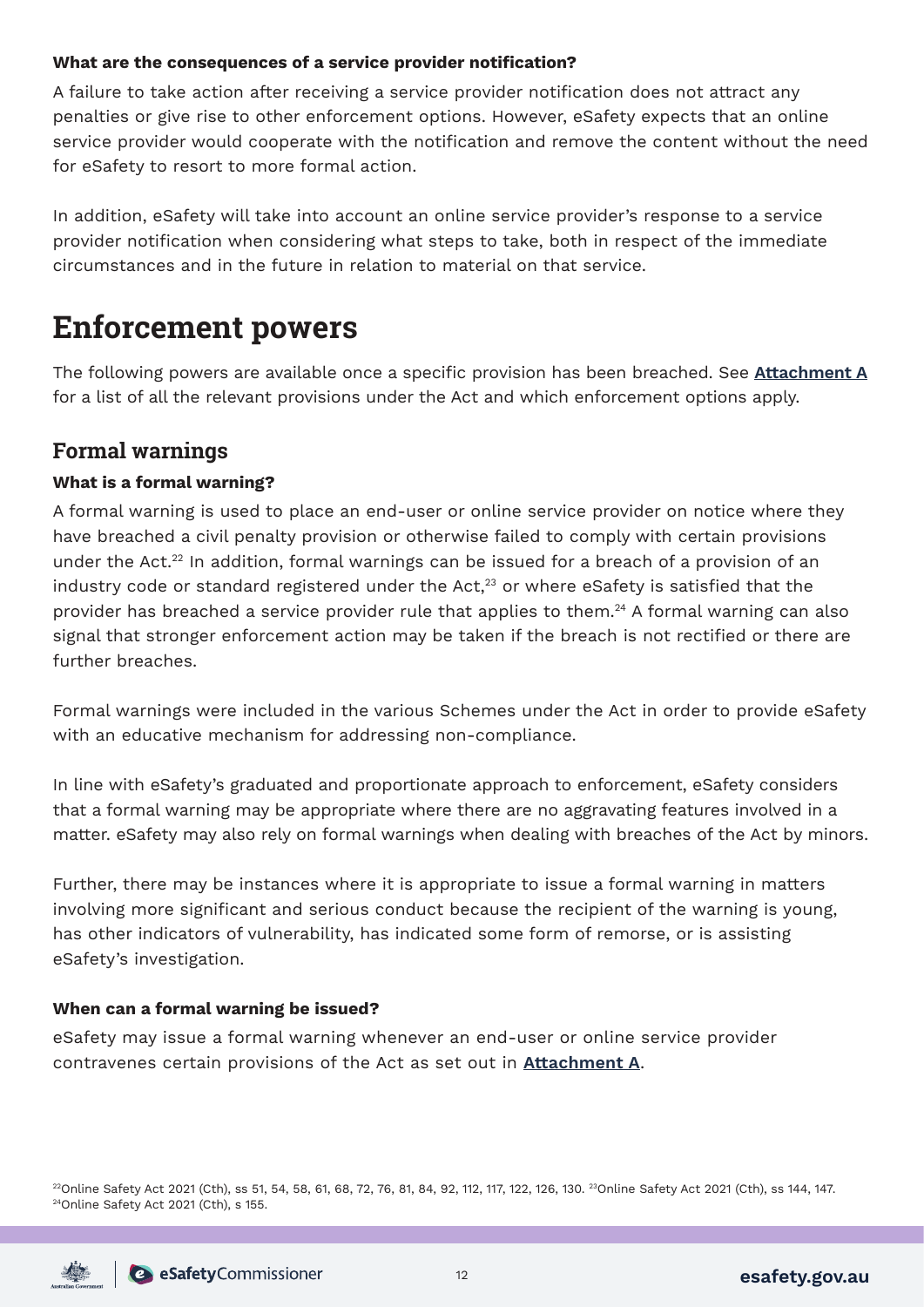A formal warning may be used in conjunction with or as an alternative to other enforcement action. It is not a pre-condition to further enforcement action.

#### **What are the consequences of not complying with a formal warning?**

A formal warning notifies the recipient that they have breached a civil penalty provision or other provision of the Act<sup>25</sup> but does not compel any action from them. There are no penalties that can be imposed for inaction following the receipt of a formal warning.

Nevertheless, eSafety may consider the fact that a warning has been given to a person (as well as the person's conduct following that warning) in deciding whether to take further enforcement action, particularly where additional contraventions are identified.

### **Enforceable undertakings**

#### **What is an enforceable undertaking?**

An undertaking is a formal promise to act, or refrain from acting, in a particular manner to ensure compliance with the Act. Once eSafety accepts an undertaking, it becomes enforceable by a court. Enforceable undertakings provide a flexible opportunity for a person involved in, or responsible for, non-compliance with the Act to be engaged in resolution of the matter.

If eSafety is able to engage with an end-user or online service provider, an enforceable undertaking can be a valuable tool to achieve a tailored, flexible and timely resolution of a matter.

#### **When can an undertaking be accepted?**

eSafety may accept an undertaking in relation to an end-user or online service provider that has failed to comply with a civil penalty provision specified in s 164(1) of the Act (see **[Attachment A](#page-23-0)** for more detail).

An enforceable undertaking may be used in conjunction with, or as an alternative to, other enforcement action(s). For example, aspects of an undertaking could be directed to compliance with a removal notice or remedial direction. An enforceable undertaking is not a pre-condition for further enforcement action.

While eSafety cannot require a person to offer an undertaking, eSafety may suggest that an enforceable undertaking is an appropriate option to resolve issues of concern and negotiate an undertaking that may be accepted.

#### **What does an enforceable undertaking contain?**

An enforceable undertaking must be in writing and must be expressed to be an undertaking under s 114 of the Regulatory Powers Act.

25See **[Attachment A](#page-23-0)** for list of provisions which can give rise to a formal warning.

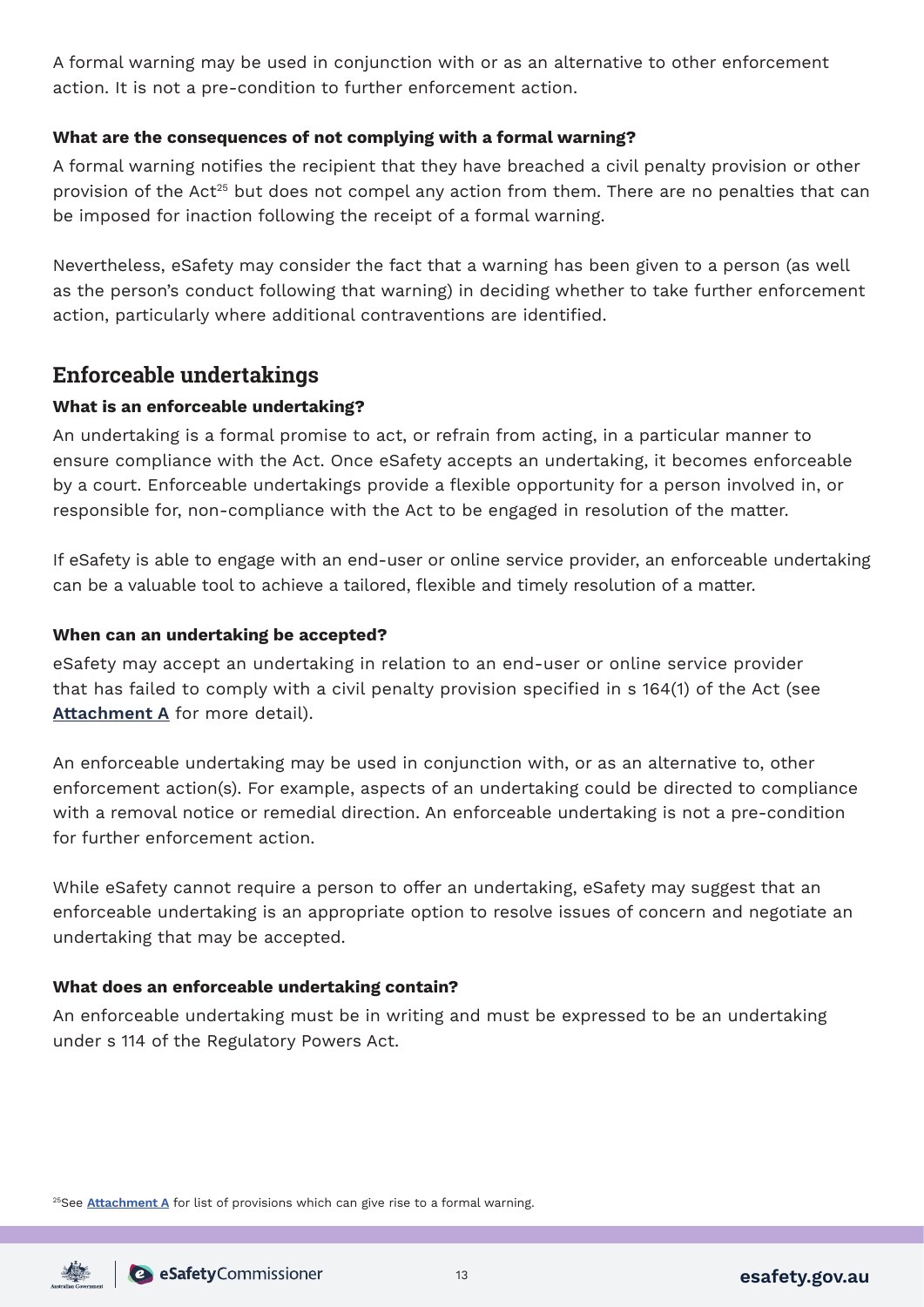eSafety may accept an undertaking that a person will:

- $\cdot$  take specified action in order to comply with one of the provisions specified in s 164(1) of the Act<sup>26</sup>
- refrain from taking specified action in order to comply with one of the provisions specified in s 164(1) of the Act, $27$  or
- take specified action directed towards ensuring that the person does not contravene one of the provisions specified in s 164(1) of the Act, or is unlikely to contravene such a provision,  $\frac{1}{28}$  the future  $28$

#### **What are the consequences of an enforceable undertaking?**

If eSafety considers that a person has breached an enforceable undertaking, eSafety may apply to a court for:29

- an order directing the person to comply with the undertaking
- an order directing the person to pay to the Commonwealth an amount up to the amount of any financial benefit that the person has obtained directly or indirectly as a result of the breach
- any order that the court considers appropriate directing the person to compensate any other person who has suffered loss or damage as a result of the breach
- any other order that the court considers appropriate.

#### **Can an enforceable undertaking be varied or cancelled?**

A person may withdraw or vary the undertaking at any time, but only with the written consent of eSafety.30

eSafety may, by written notice, cancel the undertaking.<sup>31</sup>

## **Injunctions**

#### **What is an injunction?**

An injunction is a court order restraining a person from engaging in conduct, or requiring them to take certain steps, in relation to a contravention or proposed contravention of the Act.32 eSafety can seek an injunction in the Federal Court of Australia or Federal Circuit Court of Australia.33

An injunction may:

• restrain a person who has contravened, is contravening or is proposing to contravene a relevant provision of the Act from engaging in that conduct $34$ 



<sup>26</sup>Regulatory Powers (Standard Provisions) Act 2014 (Cth), s 114(1)(a). <sup>27</sup>Regulatory Powers (Standard Provisions) Act 2014 (Cth), s 114(1)(b).<br><sup>28</sup>Regulatory Powers (Standard Provisions) Act 2014 (Cth), s 114(1)(c). <sup>2</sup> 165(3). 34Regulatory Powers (Standard Provisions) Act 2014 (Cth), s 121(1)(a).

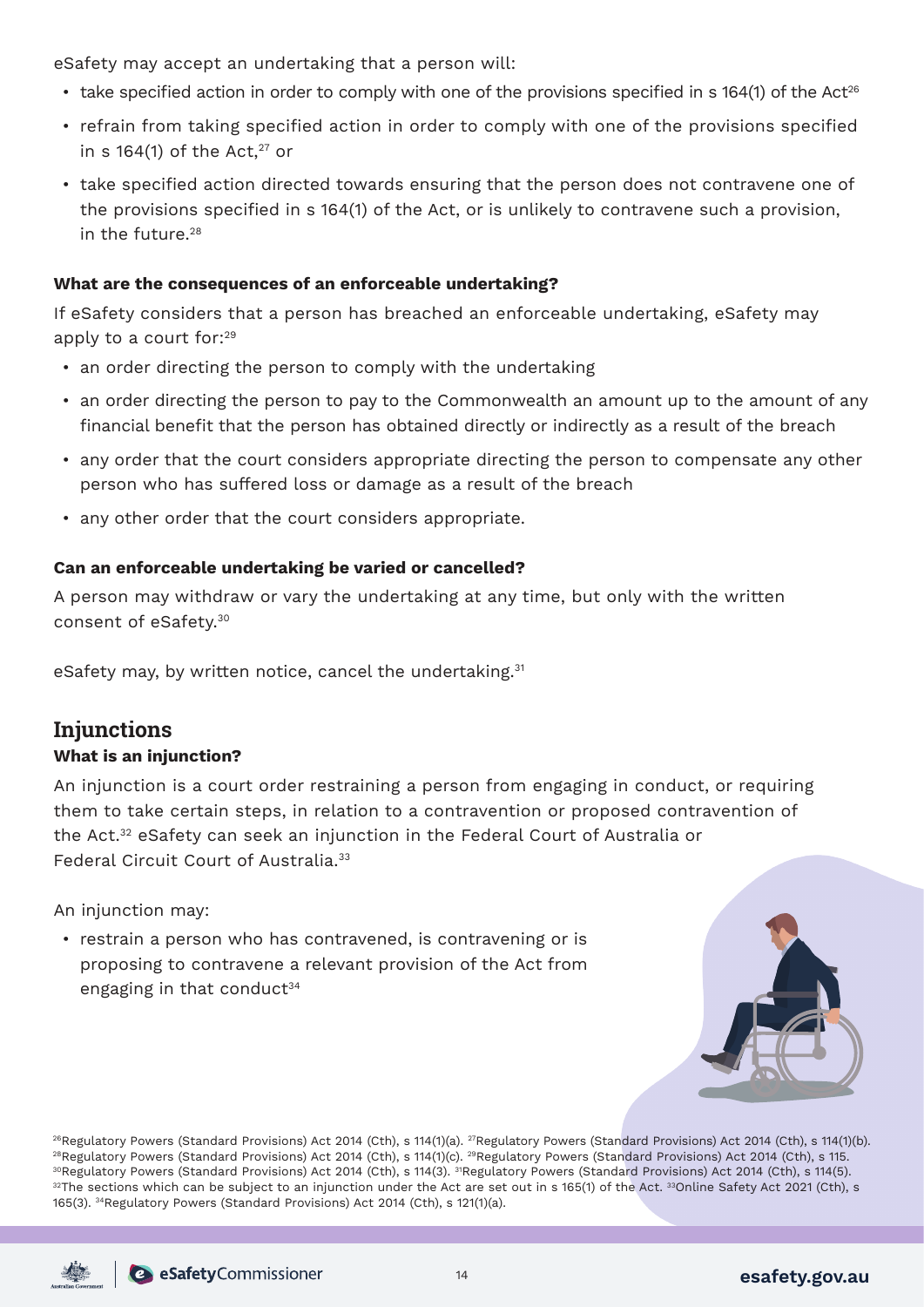- require a person who has contravened, is contravening or is proposing to contravene a relevant provision of the Act to take a specific action<sup>35</sup>
- require a person who has refused or failed, is refusing or failing, or is proposing to refuse or fail, to take specific action to comply with a relevant provision of the Act, to take that action.<sup>36</sup>

#### **When can eSafety apply for an injunction?**

The provisions of the Act which can be subject to an injunction are set out in s 165(1) of the Act (see **[Attachment A](#page-23-0)** for more detail). eSafety considers that an injunction will generally be appropriate where a person has caused or may cause significant harm and the matter is urgent, or other options to resolve a breach of the Act have been ineffective.

#### **What are the consequences of an injunction?**

If a person breaches an injunction, they may be held in contempt of court, which is punishable by fines and/or imprisonment.

#### **Can an injunction be discharged or varied?**

The court may discharge or vary an injunction. $37$ 

#### **Infringement notices**

#### **What is an infringement notice?**

An infringement notice sets out the particulars of an alleged contravention of the Act and specifies a penalty that can be paid in lieu of further action being taken.

If an infringement notice is paid, eSafety cannot pursue proceedings seeking a civil penalty order for that specific contravention of the Act.<sup>38</sup> However, such proceedings may follow if an infringement notice is not paid.

Payment of an infringement notice is not an admission of liability.<sup>39</sup>

#### **Who can give an infringement notice?**

An infringement officer is empowered to issue an infringement notice.<sup>40</sup> Under the Act, an infringement officer is a member of the staff of the Australian Communications and Media Authority who is authorised, in writing, by eSafety to give an infringement notice.<sup>41</sup>

#### **When can an infringement notice be given?**

An infringement officer can issue an infringement notice if the officer believes on reasonable grounds that a person has contravened a provision set out in s 163(1) of the Act (see **[Attachment A](#page-23-0)** for more detail).<sup>42</sup> eSafety considers that, generally, an infringement notice will be best suited for matters where eSafety determines that the breach of the Act is relatively minor and that a financial penalty may deter future non-compliance with the Act.

35Regulatory Powers (Standard Provisions) Act 2014 (Cth), s 121(1)(b). 36Regulatory Powers (Standard Provisions) Act 2014 (Cth), s 121(2). <sup>37</sup>Regulatory Powers (Standard Provisions) Act 2014 (Cth), s 123. <sup>38</sup>Regulatory Powers (Standard Provisions) Act 2014 (Cth), s 107.<br><sup>39</sup>Regulatory Powers (Standard Provisions) Act 2014 (Cth), s 107(e). <sup>40</sup>Regula

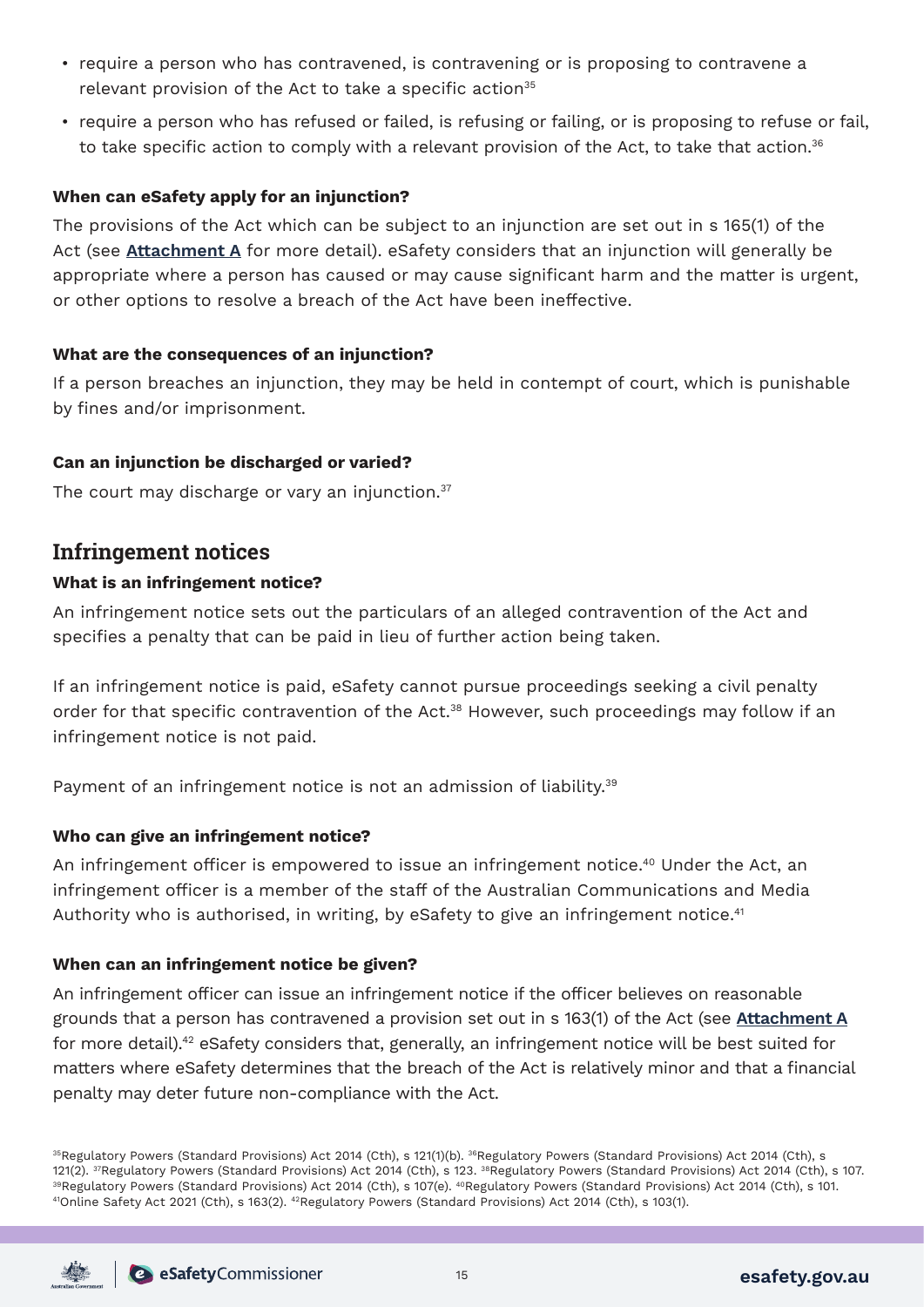Alternative options may be preferable where there is reason to believe that an infringement notice may not deter the person from engaging in similar behaviour in the future or the notice may cause or exacerbate financial hardship. Further, in most instances, it will not be appropriate to issue an infringement notice against a child or young person.

An infringement notice must be given within 12 months after the day on which the contravention of the Act is alleged to have taken place.<sup>43</sup>

#### **What does an infringement notice need to contain?**

Infringement notices are governed by the Regulatory Powers Act and are required to include (among other things):44

- details of the infringement officer who has issued the infringement notice
- details about the alleged contravention(s)
- a dollar amount that must to be paid in order to satisfy the notice
- the time frame in which that amount must be paid to avoid civil penalty proceedings
- a statement to the effect that payment of the amount is not an admission of liability
- the options available to a person receiving the notice, including the effects of paying the amount and the steps available to seek withdrawal of the notice.

#### **Amount payable under the infringement notices**

Section 104 of the Regulatory Powers Act sets out the amount payable under an infringement notice.

If the notice relates to one alleged contravention, the penalty amount will be:45

- if the person is an individual 12 penalty units
- if the person is a body corporate 60 penalty units.

If the notice relates to more than one alleged contravention, the penalty amount will be multiplied by the number of alleged contraventions.46

At the time of the Act's commencement (23 January 2022), one penalty unit amounts to \$222.<sup>47</sup> This means that a recipient of an infringement notice would be required to pay:

- if the person is an individual \$2,664 for every alleged contravention
- if the person is a body corporate \$13,320 for every alleged contravention.

 $^{43}$ Regulatory Powers (Standard Provisions) Act 2014 (Cth), s 103(2).  $^{44}$ Regulatory Powers (Standard Provisions) Act 2014 (Cth), s 104.<br> $^{45}$ Regulatory Powers (Standard Provisions) Act 2014 (Cth), s 104(2). This sec notice is the lesser of (a) one-fifth of the maximum penalty that a court could impose on the person for that contravention, and (b) 12 penalty units for an individual or 60 penalty units for a body corporate. Given the civil penalty attached to the provisions in relation to which an infringement notice may be issued is for 500 penalty units, the lesser of those two options will always be the latter option. <sup>46</sup>Regulatory Powers (Standard Provisions) Act 2014 (Cth), s 104(3). <sup>47</sup>The relevant penalty unit value will be that applicable at the time of the contravention at issue.



SafetyCommissioner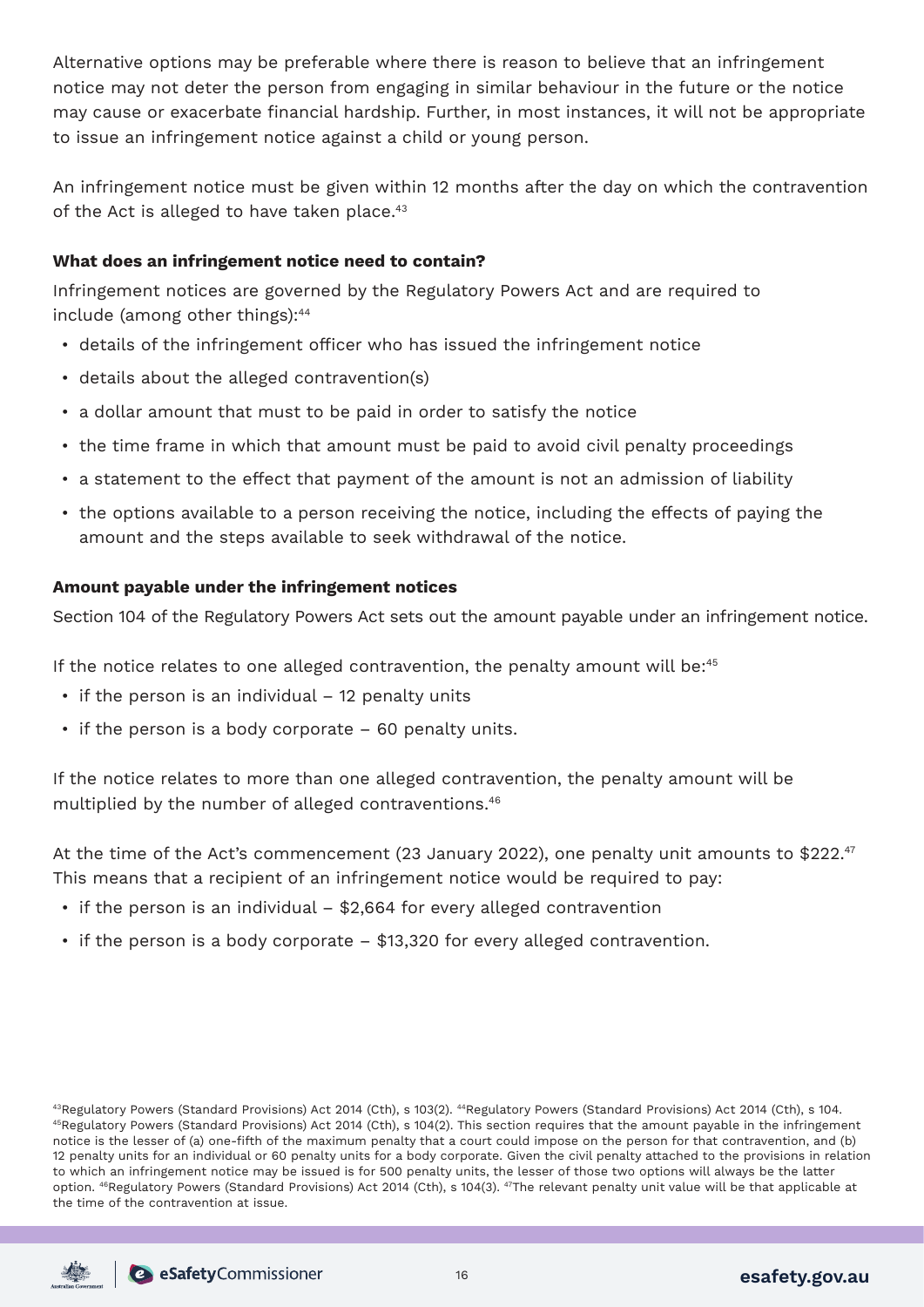#### **What are the consequences of an infringement notice?**

If the recipient of the infringement notice pays the specified penalty within 28 days, their liability is discharged. Court proceedings seeking a civil penalty order may not be brought in relation to the alleged contravention.<sup>48</sup>

At any point before the end of those 28 days, the recipient can apply to eSafety or a delegate for an extension of time in which to pay the penalty. eSafety or a delegate may, in their discretion, extend that period. More than one extension may be given.<sup>49</sup>

If the penalty is not paid, eSafety may commence civil penalty proceedings. The court would determine whether the alleged contravention(s) has been established and, if so, the appropriate penalty. The maximum civil penalty under the Act is 500 penalty units for an individual and the maximum penalty ordered against a corporation (which can include online service providers) can be five times more than the maximum penalty ordered against individual.

#### **Can the recipient of an infringement notice seek to have it withdrawn?**

Yes. The recipient of an infringement notice can write to eSafety or a delegate and seek to have the notice withdrawn.<sup>50</sup> eSafety or a delegate may also withdraw an infringement notice of their own volition.<sup>51</sup>

When deciding whether or not to withdraw an infringement notice eSafety or a delegate:<sup>52</sup>

- must take into account any written representations from the recipient seeking the withdrawal
- may take into account
	- whether a court has previously imposed a penalty on the person for a contravention of a provision of the Act subject to an infringement notice
	- the circumstances of the alleged contravention
	- whether the person has paid an amount, stated in an earlier infringement notice, for substantially similar conduct
	- any other matter considered relevant.

If a notice is withdrawn, eSafety may still commence civil penalty proceedings against the person in relation to the alleged contravention(s).<sup>53</sup>



<sup>48</sup>Regulatory Powers (Standard Provisions) Act 2014 (Cth), s 107(1). <sup>49</sup>Regulatory Powers (Standard Provisions) Act 2014 (Cth), s 105.<br><sup>50</sup>Regulatory Powers (Standard Provisions) Act 2014 (Cth), s 106(1). <sup>51</sup>Regulatory 52Regulatory Powers (Standard Provisions) Act 2014 (Cth), s 106(3). 53Regulatory Powers (Standard Provisions) Act 2014 (Cth), s 104(1)(m).

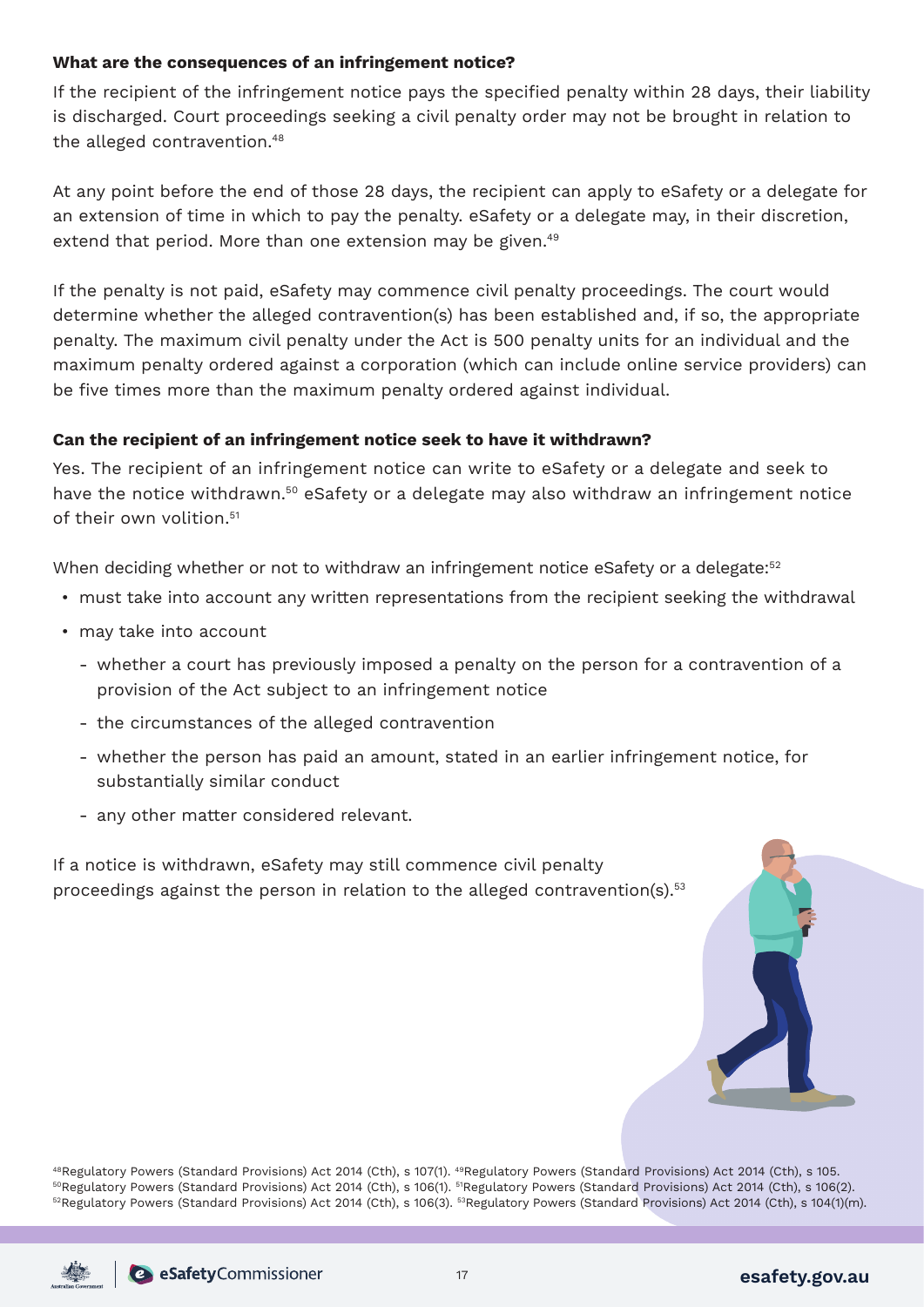## **Civil Penalty Orders**

### **What is a civil penalty order?**

A civil penalty order is a court order requiring a person who is found to have contravened a civil penalty provision of the Act to pay the Commonwealth a penalty.

A civil penalty order is the most serious enforcement option available to eSafety. Generally, a civil penalty order will be sought by eSafety where the person has caused significant harm, has engaged in multiple contraventions or other compliance and enforcement options have been ineffective. Before seeking a civil penalty order against a person eSafety may take into account the person's circumstances, including any vulnerabilities or disadvantages.

### **Who can apply for a civil penalty order?**

eSafety is authorised to apply for a civil penalty order in the Federal Court of Australia or Federal Circuit Court of Australia.54

### **When can the Commissioner apply for a civil penalty order?**

eSafety can commence court proceedings seeking a civil penalty order against a person – whether an end-user or online service provider – who has contravened a civil penalty provision in the Act (see **[Attachment A](#page-23-0)** for more details).

eSafety may apply for a civil penalty order in relation to the most serious contraventions of the Act or if other enforcement actions have been unsuccessful. eSafety may apply for civil penalties in conjunction with other court orders (such as an injunction) or concurrently with other actions under the Act.

eSafety must apply for a civil penalty order within 6 years of the alleged contravention.55

### **What are the consequences of a civil penalty order?**

If the court is satisfied that the person has contravened a civil penalty provision(s), it may order the person to pay the Commonwealth such pecuniary penalty as determined to be appropriate.

The maximum civil penalty applicable to an individual is specified in each civil penalty provision in the Act. The maximum civil penalty applicable to a body corporate is five times the amount specified in the provision.<sup>56</sup>

Most provisions specify a maximum penalty of 500 penalty units for individuals. The maximum penalty ordered against a corporation (which can include online service providers) can be five times more than the maximum penalty ordered against individual.

The only two provisions which have a lower civil penalty, of 100 penalty units (for individuals) are those relating to non-compliance with eSafety's investigative and evidence-gathering powers.<sup>57</sup>

54Online Safety Act 2021 (Cth), ss 162(2)-(3). <sup>55</sup>Regulatory Powers (Standard Provisions) Act 2014 (Cth), s 82(2). <sup>56</sup>Regulatory Powers (Standard Provisions) Act 2014 (Cth), s 82(5). 57Online Safety Act 2021 (Cth), ss 195, 205(2) and the maximum penalty ordered against a corporation (which can include online service providers) can be five times more than the maximum penalty ordered against individual.

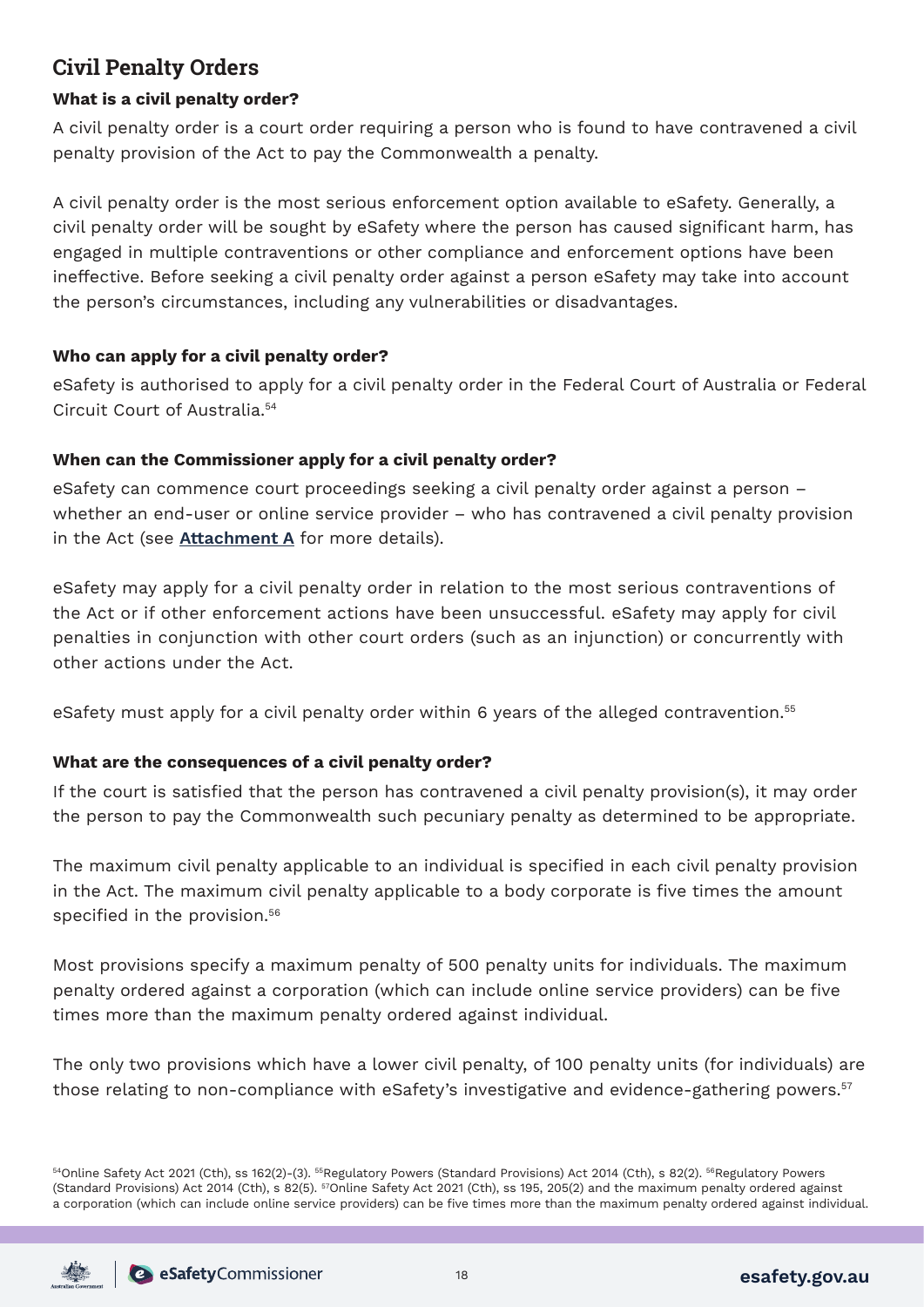The following table shows the potential maximum penalty amounts, as at 23 January 2022, per contravention.58

| Who?                  | 100 penalty units<br>(x5 for body corporate) | 500 penalty units<br>(x5 for body corporate) |
|-----------------------|----------------------------------------------|----------------------------------------------|
| <b>Individual</b>     | \$22,200                                     | \$111,000                                    |
| <b>Body corporate</b> | \$111,000                                    | \$555,000                                    |

Image-based abuse and adult cyber abuse closely align to the aggravated offence of using a carriage service to menace, harass or cause offence (involving private sexual material). This is an offence contrary to 474.17A of the Criminal Code 1995 (Cth) (Criminal Code).

In addition, in relation to any prosecution for an offence under s 474.17A of the Criminal Code, it is a special circumstance of aggravation if an individual has been subject to three or more civil penalty orders arising from:

- contraventions of the general prohibition against image-based abuse, or
- failure to comply with an adult cyber abuse removal notice.

In these circumstances the maximum penalty will be increased.

Any such criminal proceedings will be conducted by either police or the Commonwealth Director of Public Prosecutions.

#### **Can a civil penalty order be appealed?**

Yes. A civil penalty can be appealed through the court system.

### **Referral of matter to law enforcement**

There are a number of Commonwealth and state/territory criminal offences that may apply to online harms. Where eSafety becomes aware of material that is sufficiently serious, eSafety must refer the matter to the relevant police force.

Victims of online harms should have the broadest range of remedies available to them. eSafety explains available options to complainants so they can make an informed choice about the most appropriate avenue for them in their circumstances. This may include reporting the matter to police. Victims of online harms can still make a complaint to eSafety, even if they have also reported the matter to police.

Under s 90 of the Regulatory Powers Act, criminal proceedings may be commenced against a person for conduct that is the same or substantially the same as conduct in respect of which a civil penalty order has been made.

<sup>58</sup>The relevant penalty unit value will be that applicable at the time of the contravention at issue.

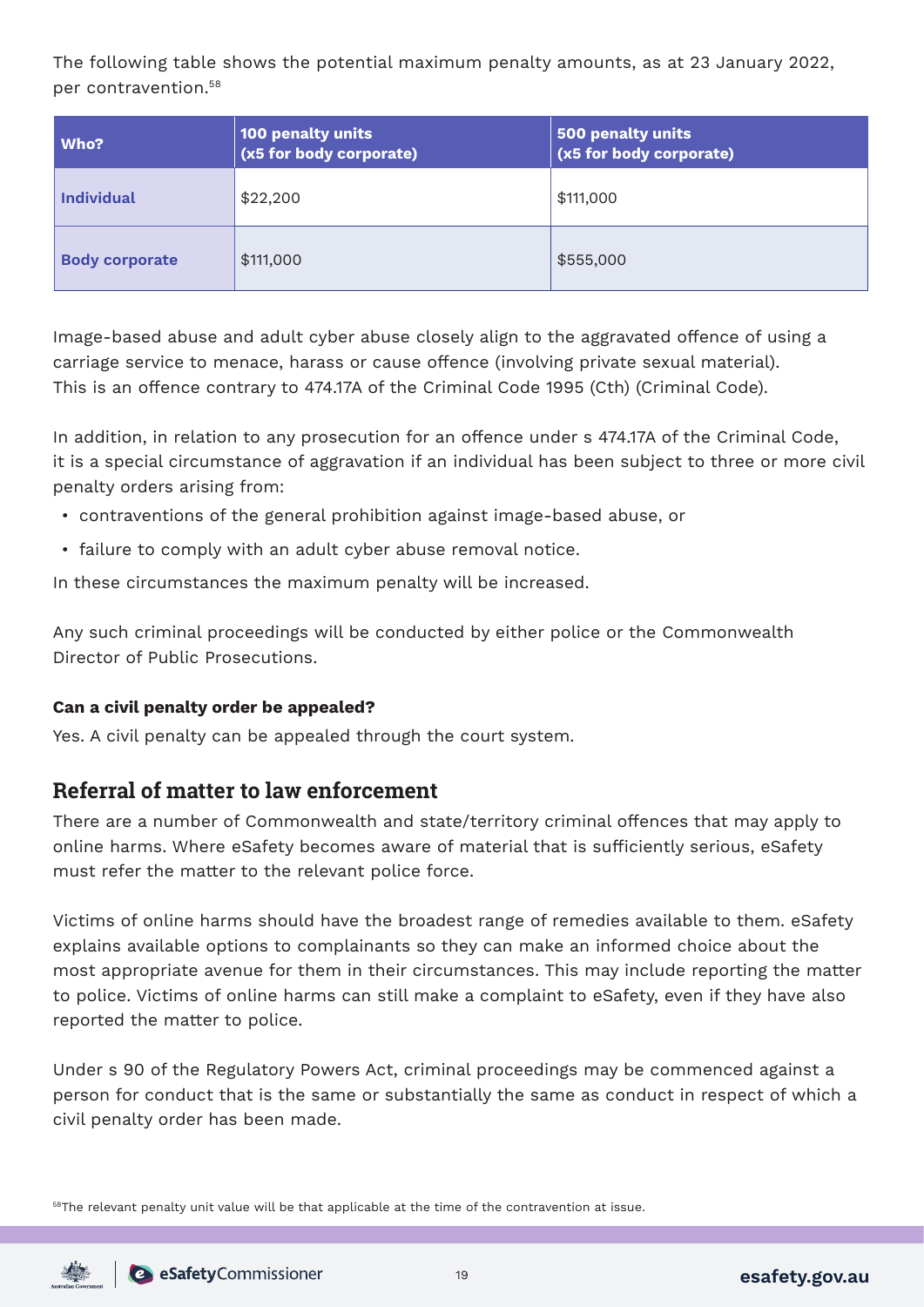## **General investigative powers**

eSafety has considerable discretion in how we conduct investigations. The Act provides eSafety with powers to summon a person for examination and to compel the giving of information and the production of documents.

## **Part 13 – Information Gathering Powers**

If eSafety believes on reasonable grounds that an online service provider<sup>59</sup> has:

- the contact details or other information about the identity of an end-user of the service, and
- this information is relevant to the operation of the Act,

eSafety can issue a written notice requiring the provision of that information (s 194 Notice).<sup>60</sup>

eSafety can set the time period for complying with a s 194 Notice, as well as the manner and form in which the information should be provided. $61$ 

#### **Penalties for failure to comply with the requirements of Part 13**

A person who does not comply with a s 194 Notice is in breach of a civil penalty provision, with an applicable civil penalty of up to 100 penalty units for an individual. The maximum penalty that can be ordered against a corporation (which can include online service providers) can be five times more than the maximum penalty ordered against individual.

When determining whether it is appropriate to commence court proceedings to enforce a s 194 Notice, eSafety will consider, amongst other things:

- the significance or triviality of any refusal to comply
- the extent to which the refusal to comply has undermined eSafety's functions and powers
- the extent to which the refusal to comply has undermined any relevant investigation
- the impact of the refusal on the safety of the Australian public and/or specific complainants
- any of the other relevant factors specified at **[Page 6](#page-6-0)**.



59A provider of a social media service, a relevant electronic service or a designated internet service (s 194(1)(a) of the Online Safety Act 2021 (Cth)). <sup>60</sup>Online Safety Act 2021 (Cth), s 194(1). <sup>61</sup>Online Safety Act 2021 (Cth), s 194(1).

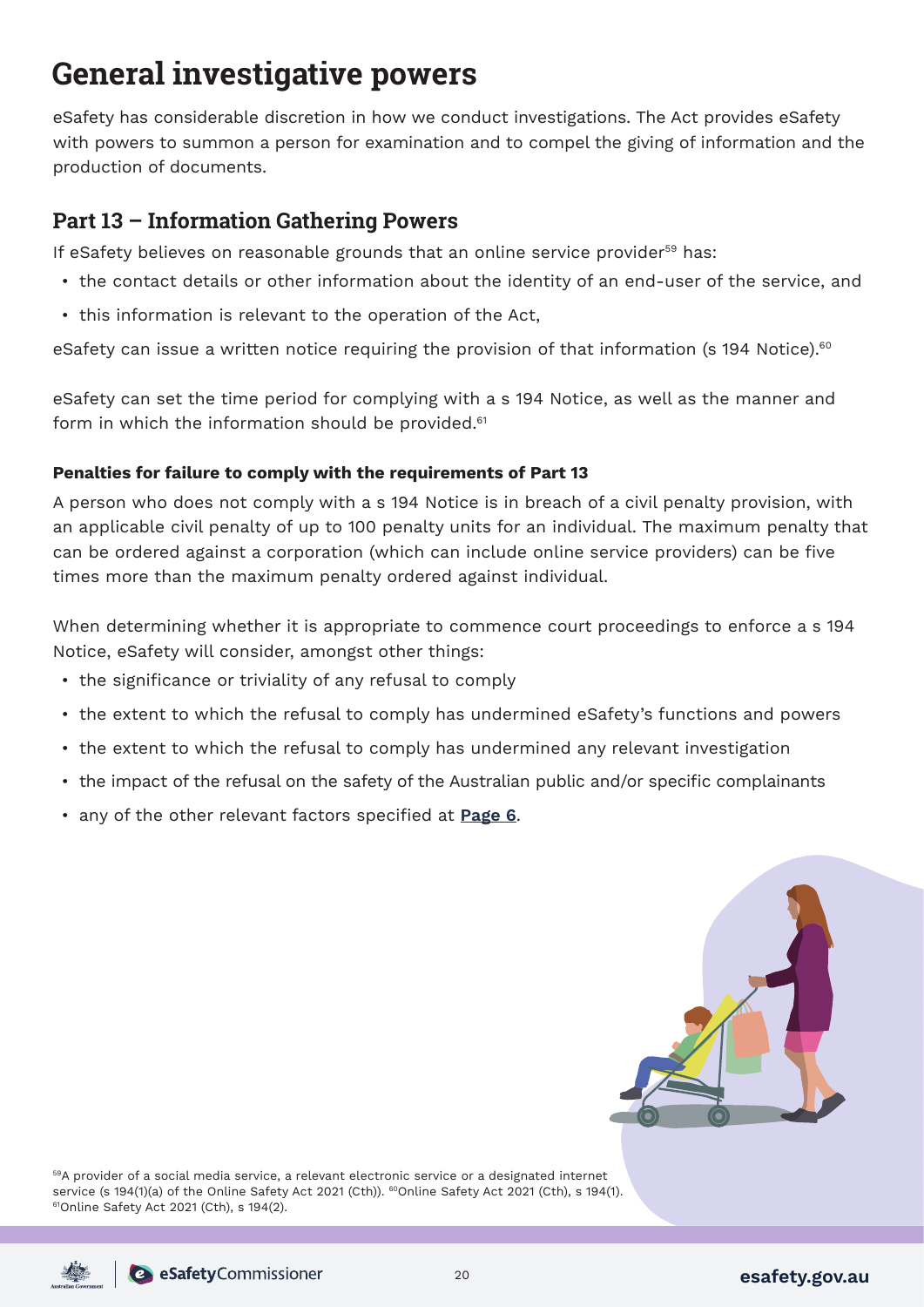## **Part 14 – Compulsory examination and document production powers**

eSafety has the power to, by written notice, summon a person to:

- attend before eSafety (or a delegate) to produce documents or to answer questions $62$  or to provide other information<sup>63</sup>
- make available for inspection by eSafety (or a delegate) any documents in the possession of the person that may contain information relevant to the subject matter of an investigation<sup>64</sup>
- permit eSafety (or a delegate) to make copies of any such documents.<sup>65</sup>

These powers only apply to matters relevant to an investigation under ss 31, 34, 37 or 42 of the Act.<sup>66</sup> These sections relate to investigations resulting from complaints under the four Schemes in the Act, as well as eSafety's investigations (on our own motion) under the Online Content Scheme.

#### **Procedures**

A person who gives evidence or produces documents at an examination by eSafety has the same protection as a witness in a proceeding in the High Court.<sup>67</sup>

If a person is summoned to attend before eSafety to answer questions or make statements, eSafety can require that person to take an oath or make an affirmation that the statements the person will make will be true to the best of the person's knowledge or belief.<sup>68</sup>

eSafety may also require a person to answer a question that is relevant to a matter that eSafety is investigating or is planning to investigate.<sup>69</sup>

These examinations will occur in private, and a person who is being examined may have an adviser present.70

A record must be kept of any examination under this Part of the Act. The person who is under examination is entitled to a copy of the record. $71$ 

62Online Safety Act 2021 (Cth), s 199(a). 63Online Safety Act 2021 (Cth), s 199(b) 64Online Safety Act 2021 (Cth), s 203(a). 65Online Safety Act 2021 (Cth), s 203(b). <sup>66</sup>Online Safety Act 2021 (Cth), s 198. <sup>67</sup>Online Safety Act 2021 (Cth), s 204. <sup>68</sup>Online Safety Act 2021 (Cth), ss 200(1)-(2). 69Online Safety Act 2021 (Cth), s 200(3). 70Online Safety Act 2021 (Cth), s 201. 71Online Safety Act 2021 (Cth), s 202.

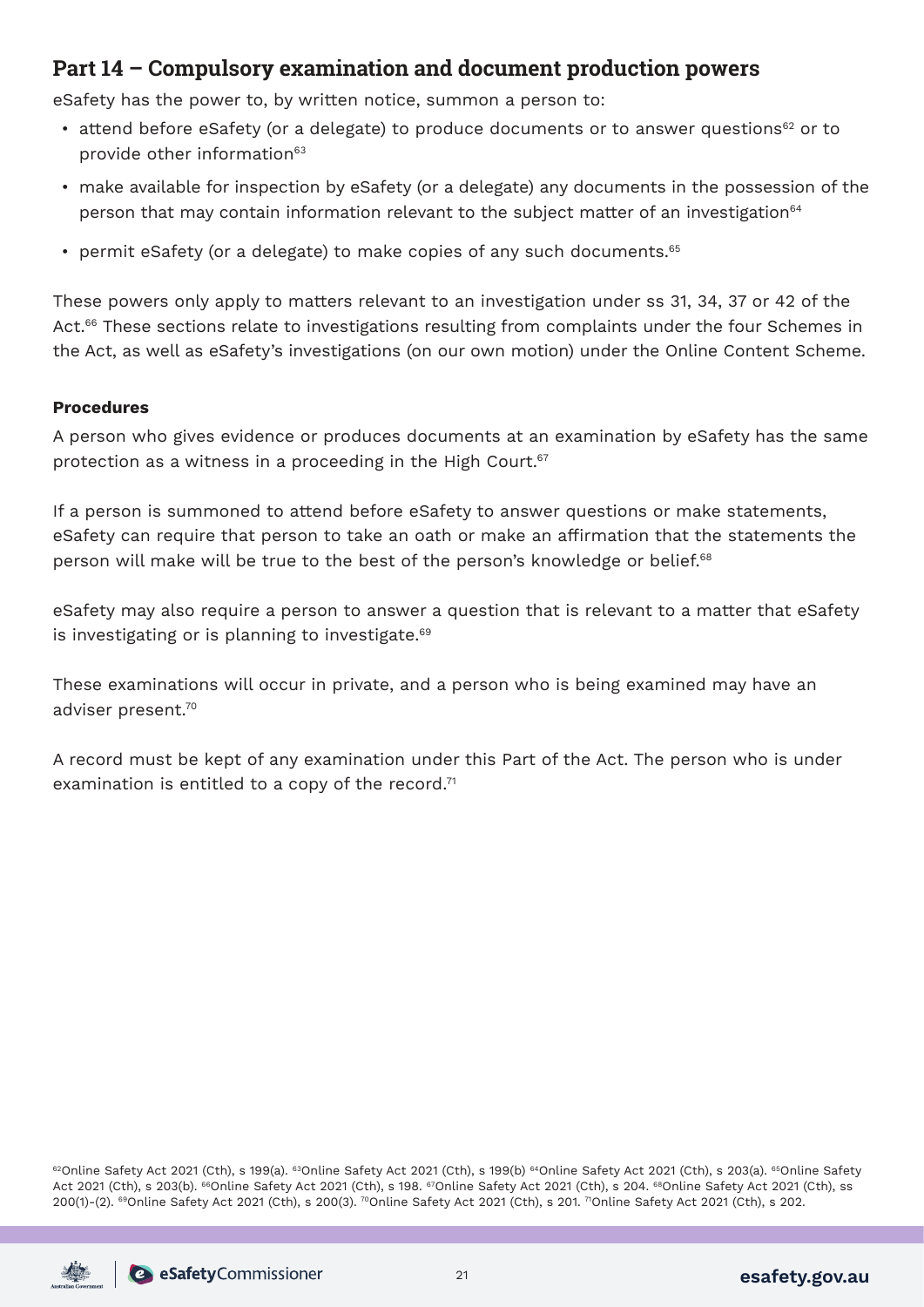#### **Penalties for failure to comply with the requirements of Part 14**

It is both a criminal offence and a breach of a civil penalty provision for a person who is required to answer a question, give evidence or produce documents under Part 14 to:<sup>72</sup>

- refuse or fail to take the oath or make the affirmation when required to do so
- refuse or fail to answer a question that the person is required to answer, or
- refuse or fail to produce a document that the person is required to produce.

The criminal offence carries a maximum penalty of 12 months imprisonment, while the civil penalty provision carries a maximum penalty of 100 penalty units.73

However, it is not an offence or a breach if:<sup>74</sup>

- the person can show that they have a reasonable excuse for the refusal, or
- the answer to the question or the production of the document would tend to incriminate the person, or
- the person is a journalist and the answer to the question or the production of the document would tend to disclose the identity of a person who supplied information in confidence to the journalist.

When determining whether, in response to a refusal to comply with the requirements of Part 14, to commence civil penalties proceedings or refer the matter to the Australian Federal Police or Commonwealth Director of Public Prosecutions, eSafety will consider, amongst other things:

- the significance or triviality of any refusal to comply
- the extent to which the refusal to comply has undermined eSafety's functions and powers
- the extent to which the refusal to comply has undermined any relevant investigation
- the impact of the refusal on the safety of the Australian public and/or specific complainants
- any of the other relevant factors specified at **[Page 6](#page-6-0)**.



 $72$ Online Safety Act 2021 (Cth), s 205.  $73$ Online Safety Act 2021 (Cth), ss 205(1)-(2). Note the maximum penalty ordered against a corporation (which can include online service providers) can be five times more than the maximum penalty ordered against individual. 74Online Safety Act 2021 (Cth), ss 205(3)-(5).

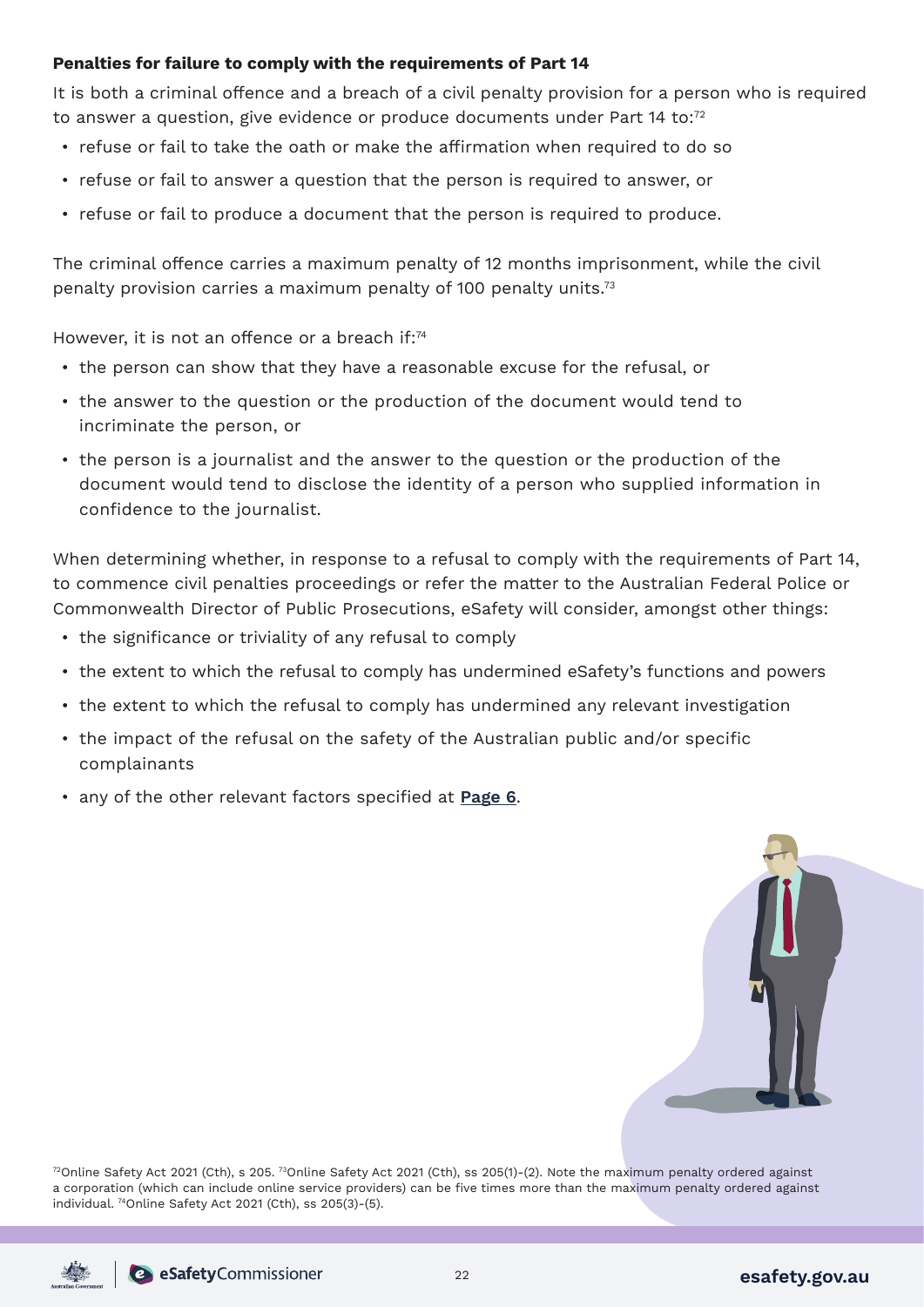### <span id="page-23-0"></span>**Attachment A: Compliance and Enforcement Options Available to eSafety under the Act**

| <b>Section</b>                                   | <b>Provision</b>                                                                                          | Civil Penalty <sup>75</sup> | <b>Formal warning</b>                    | <b>Infringement</b><br><b>notices</b> | <b>Enforceable</b><br>undertakings | <b>Injunctions</b> |
|--------------------------------------------------|-----------------------------------------------------------------------------------------------------------|-----------------------------|------------------------------------------|---------------------------------------|------------------------------------|--------------------|
| <b>Part 4 - Basic Online Safety Expectations</b> |                                                                                                           |                             |                                          |                                       |                                    |                    |
| 50                                               | Non-compliance with<br>periodic reporting notice                                                          | 500 penalty<br>units        | Section 51: For<br>contravention of s 50 | $\blacktriangledown$                  | $\left  \mathbf{v} \right $        |                    |
| 53                                               | Non-compliance with<br>periodic reporting<br>determination                                                | 500 penalty<br>units        | Section 54: For<br>contravention of s 53 |                                       |                                    |                    |
| 57                                               | Non-compliance with<br>non-periodic reporting<br>notice                                                   | 500 penalty<br>units        | Section 58: For<br>contravention of s 57 |                                       |                                    |                    |
| 60                                               | Non-compliance with<br>non-periodic reporting<br>determination                                            | 500 penalty<br>units        | Section 61: For<br>contravention of s 60 | $\blacktriangledown$                  |                                    |                    |
|                                                  | Part 5 - Cyberbullying Scheme                                                                             |                             |                                          |                                       |                                    |                    |
| 67                                               | Non-compliance with<br>removal notices to SMS,<br>DIS, RES <sup>76</sup> and hosting<br>service providers | 500 penalty<br>units        | Section 68: For<br>contravention of s 67 | $\checkmark$                          |                                    |                    |
| 71                                               | Non-compliance with an<br>end-user notice                                                                 | N/A                         | Section 72: For<br>contravention of s 71 | $\mathbf{x}$                          | $\boldsymbol{\mathsf{x}}$          |                    |
|                                                  | Part 6 - Image-Based Abuse Scheme                                                                         |                             |                                          |                                       |                                    |                    |
| 75                                               | Posting/threatening to<br>post an intimate image                                                          | 500 penalty<br>units        | Section 76: For<br>contravention of s 75 |                                       |                                    |                    |
| 80                                               | Non-compliance with<br>removal notices SMS,<br>DIS, RES, hosting service<br>providers and end-users)      | 500 penalty<br>units        | Section 81: For<br>contravention of s 80 |                                       |                                    |                    |
| 83                                               | Non-compliance with<br>remedial direction<br>(person posting or<br>threatening to post)                   | 500 penalty<br>units        | Section 84: For<br>contravention of s 83 |                                       |                                    |                    |
| Part 7 - Adult Cyber Abuse Scheme                |                                                                                                           |                             |                                          |                                       |                                    |                    |
| 91                                               | Non-compliance with<br>removal notices (SMS,<br>DIS, RES, hosting service<br>providers and end-users)     | 500 penalty<br>units        | Section 92: For<br>contravention of s 91 |                                       |                                    |                    |
| <b>Part 8 - Abhorrent Violent Conduct Powers</b> |                                                                                                           |                             |                                          |                                       |                                    |                    |
| 103                                              | Non-compliance with a<br>blocking notice                                                                  | 500 penalty<br>units        |                                          | $\boldsymbol{\mathsf{x}}$             |                                    |                    |

<sup>75</sup>Note that the maximum penalty ordered against a corporation (which can include online service providers) can be five times more than the maximum penalty listed here: Regulatory Powers (Standard Provisions) Act 2014 (Cth), s 82(5). <sup>76</sup>SMS, DIS, RES in this table means: Social Media Service, Designated Internet Service and Relevant Electronic Service.

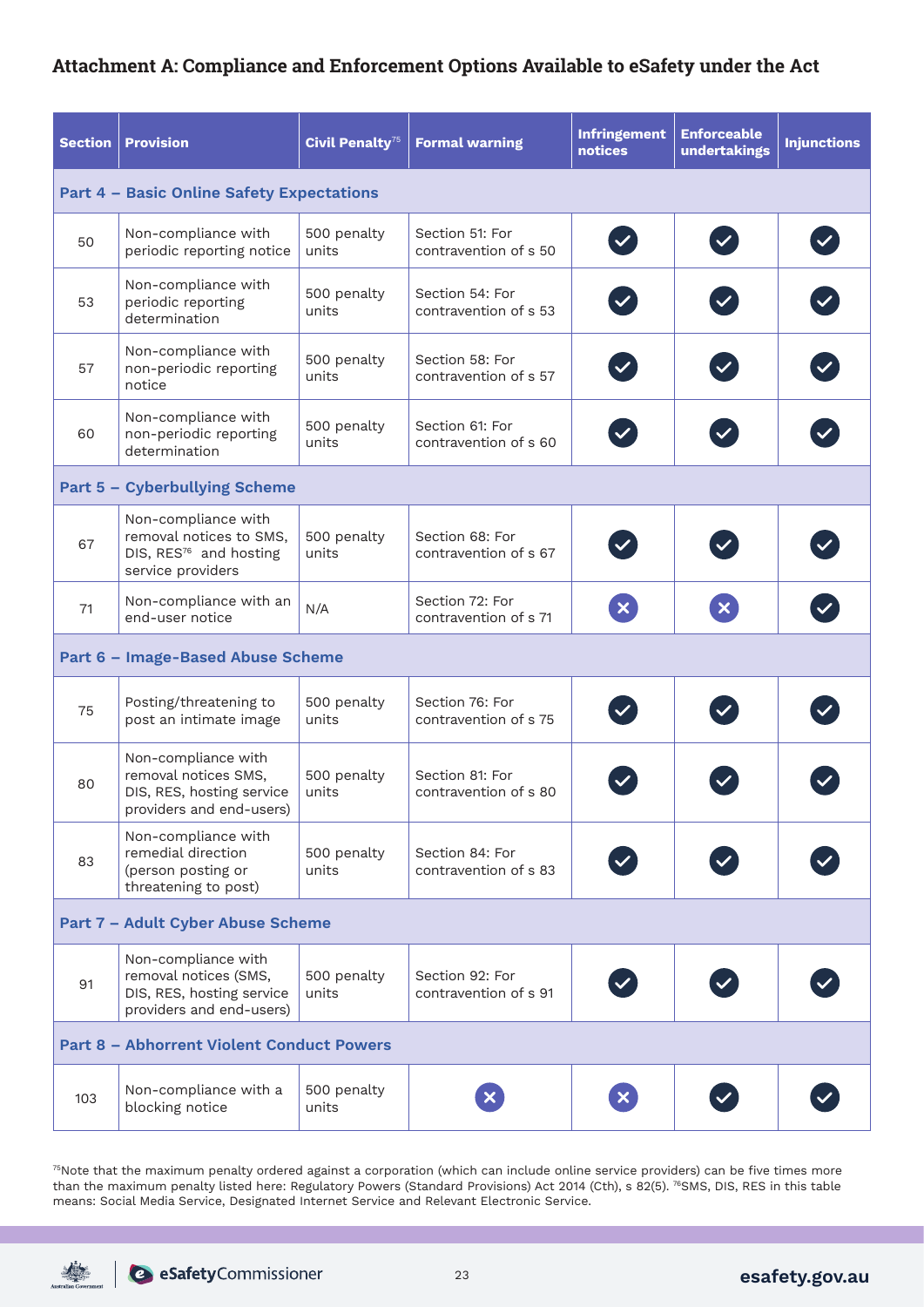| <b>Section</b>                         | <b>Provision</b>                                                                                      | Civil Penalty <sup>75</sup>                                                                      | <b>Formal warning</b>                      | <b>Infringement</b><br>notices | <b>Enforceable</b><br>undertakings | <b>Injunctions</b> |
|----------------------------------------|-------------------------------------------------------------------------------------------------------|--------------------------------------------------------------------------------------------------|--------------------------------------------|--------------------------------|------------------------------------|--------------------|
| <b>Part 9 - Online Content Scheme</b>  |                                                                                                       |                                                                                                  |                                            |                                |                                    |                    |
| 111                                    | Non-compliance with<br>Class 1 removal notice<br>(SMS, DIS, RES, hosting<br>service providers)        | 500 penalty<br>units                                                                             | Section 112: For<br>contravention of s 111 |                                |                                    |                    |
| 116                                    | Non-compliance with<br>Class 2 removal notice<br>(SMS, DIS, RES, hosting<br>service providers)        | 500 penalty<br>units                                                                             | Section 117: For<br>contravention of s 116 |                                |                                    |                    |
| 121                                    | Non-compliance with<br>Class 2 remedial notice<br>(SMS, DIS, RES, hosting<br>service providers)       | 500 penalty<br>units                                                                             | Section 122: For<br>contravention of s 121 |                                |                                    |                    |
| 125                                    | Non-compliance with<br>link deletion notice                                                           | 500 penalty<br>units                                                                             | Section 126: For<br>contravention of s 125 |                                |                                    |                    |
| 129                                    | Non-compliance with<br>app removal notice                                                             | 500 penalty<br>units                                                                             | Section 130: For<br>contravention of s 129 | $\blacktriangledown$           |                                    |                    |
| 143                                    | Non-compliance with<br>industry codes                                                                 | 500 penalty<br>units                                                                             | Section 144: For<br>contravention of s 143 |                                |                                    |                    |
| 146                                    | Non-compliance with<br>industry standards                                                             | 500 penalty<br>units                                                                             | Section 147: For<br>contravention of s 146 |                                |                                    |                    |
| 153                                    | Non-compliance with<br>service provider rules                                                         | 500 penalty<br>units                                                                             | Section 155                                | $\boldsymbol{\mathsf{x}}$      |                                    |                    |
| 154                                    | Contravention of a<br>remedial direction<br>- breach of service<br>provider rules                     | 500 penalty<br>units                                                                             |                                            | $\boldsymbol{\mathsf{x}}$      |                                    |                    |
| Part 13 - Information-gathering powers |                                                                                                       |                                                                                                  |                                            |                                |                                    |                    |
| 195                                    | Non-compliance with<br>removal notices (SMS,<br>DIS, RES, hosting service<br>providers and end-users) | 100 penalty<br>units                                                                             |                                            | $\mathbf{x}$                   |                                    |                    |
| Part 14 - Investigative powers         |                                                                                                       |                                                                                                  |                                            |                                |                                    |                    |
| 205                                    | Non-compliance with a<br>blocking notice                                                              | Criminal<br>penalty:<br>Imprisonment<br>for 12 months:<br>Civil penalty:<br>100 penalty<br>units |                                            | $\boldsymbol{\times}$          |                                    |                    |